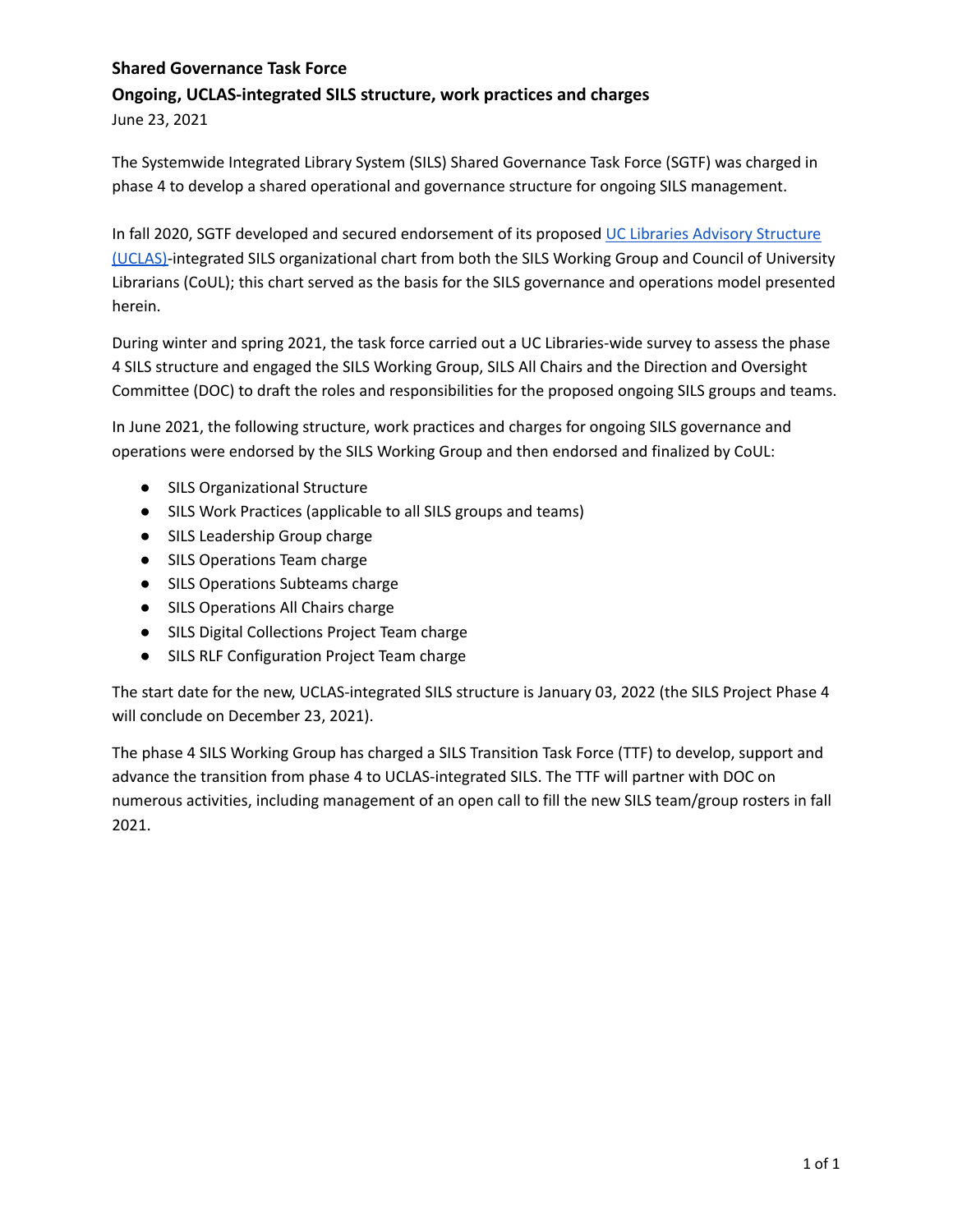## UCLAS-integrated SILS structure



Please note:

- The SILS Operations Center at CDL is presented as a distinct element that will be deeply connected to and embedded in the UCLAS-integrated SILS governance and operations structure. A summary of the SILS Operations Center at CDL is under development and will be released before the UCLAS-integrated SILS structure is launched in January 2022. Already, the recommended SILS charges reflect that the various SILS groups and teams will partner and work cooperatively with the SILS Operations Center at CDL; the center's summary will similarly reflect these deep interconnections and partnerships.
- "Project Team" is an existing team type within UCLAS; these teams perform time-limited and clearly scoped activities with specific outcomes and end dates.
- The SILS Operations All Chairs follows a structure developed in phase 4; this All Chairs group will establish a forum to advance operations-based communication and consultation.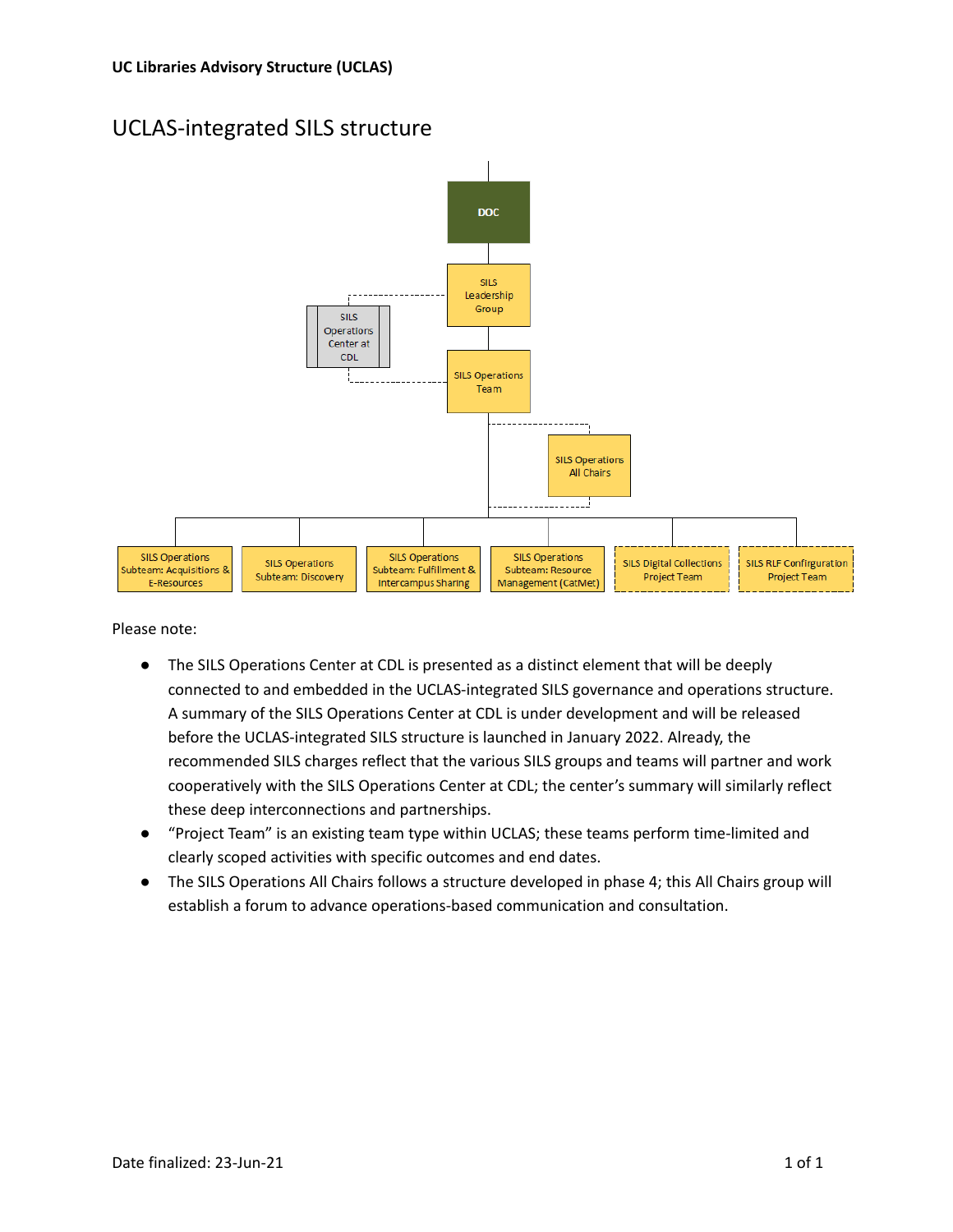# **SILS Work Practices**

The following work practices outline the roles, responsibilities, guidelines and decision-making processes for UCLAS-integrated SILS governance and operational work. These practices are intended to be a starting point; SILS team members are expected to refer to and, as necessary, expand upon these work practices to best advance their charges. As groups establish their working norms, they should document changes or additions to their work practices, both to confirm they are shared amongst group members and to make such changes visible to all UCLAS teams and the UC Libraries community.

SILS work practices and activities will be informed by the SILS principles:

- 1. Prioritize high-quality user experience for UC faculty, students, staff, clinicians, researchers and other library patrons;
- 2. Transform and improve library work practices and policies, harmonizing to best take advantage of current and future operational and service opportunities afforded through the SILS;
- 3. Innovate and explore new ways of working, being mindful of benefits and costs;
- 4. Advance UC's values of diversity, equity, inclusion, justice and belonging through SILS-related operations and work practices;
- 5. Empower data-driven and consultative decision-making, where decisions are sent as far up the chain as is warranted but no further;
- 6. Commit to shared governance, transparency and open communication;
- 7. Align SILS-related work with near- and long-term UC Libraries [systemwide](https://libraries.universityofcalifornia.edu/about/vision-and-priorities) priorities.

## *Work Practices: Table of Contents*

Roles & [Responsibilities](#page-3-0)

Best Practices for [Team/Group](#page-5-0) Members

[Decision-Making](#page-6-0)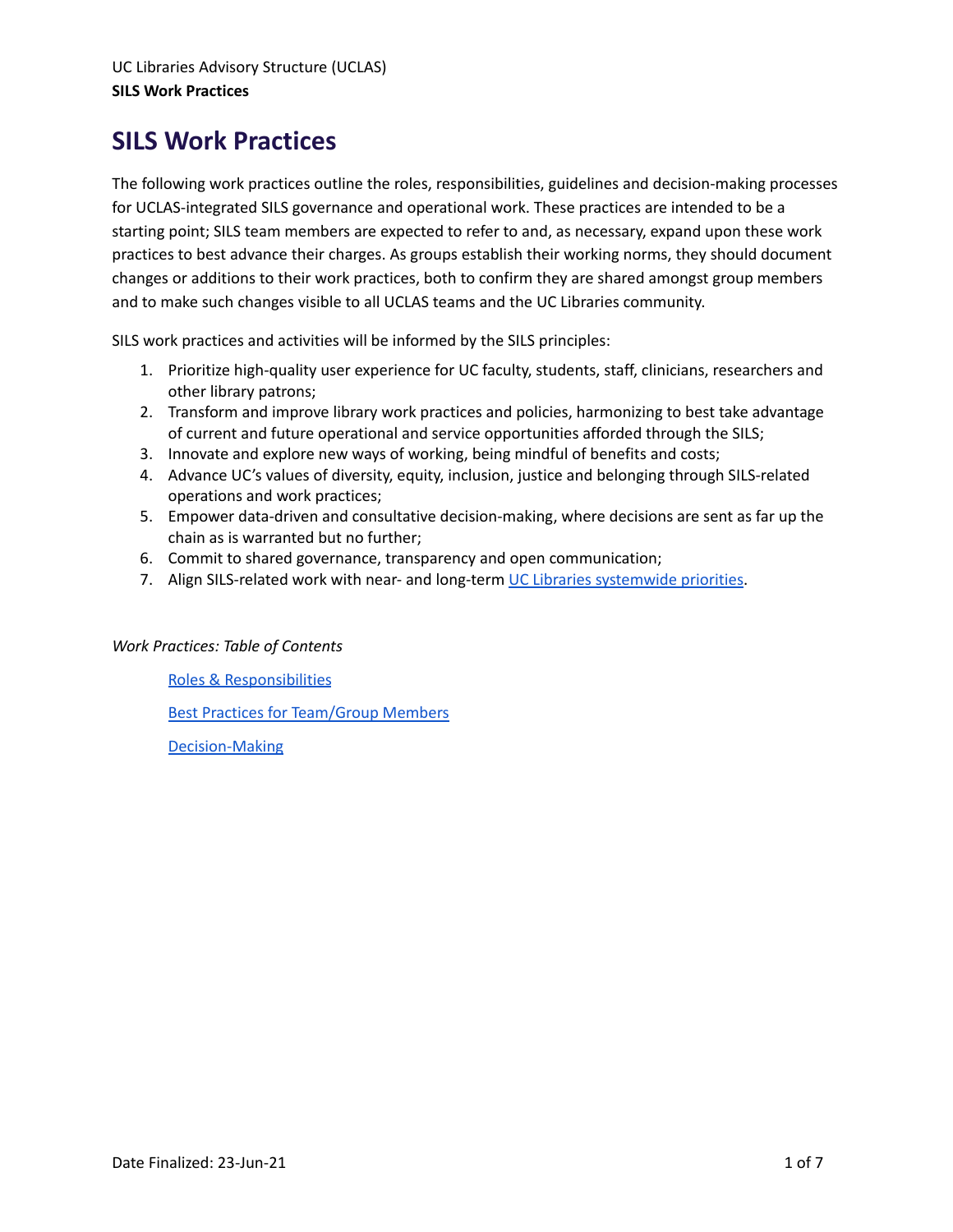## <span id="page-3-0"></span>**Roles & Responsibilities**

#### **Chairs**

Each group/team has a chair or co-chairs, responsible for the following:

- Execute their team's charge, including the the timely completion of assigned tasks, transmission of deliverables and identification of risks and issues;
- Ensure group members understand the charge and their responsibilities;
- Formation of a small steering committee, if needed, to plan work and manage the timeline (potential members to include the chair, vice chair, one or two group members and staffing, if applicable);
- Create clear, action-oriented meeting agendas;
- Facilitate group decision-making and confirm team decisions;
- Actively engage all group members;
- Support group members in ensuring they have the necessary time allocated to fulfill their responsibilities to the group;
- Confirm delegation of tasks within the group;
- Collaborate and actively share information with other chairs within the SILS structure and UCLAS;
- Form and task subgroup(s) as necessary;
- Escalate issues, if necessary, to the group/committee that they report to;
- Share updates and information with stakeholders in a timely fashion;
- Schedule meetings/calls, manage minutes and group documents, and ensure group information is kept up-to-date (some teams have a support person, who is responsible for these activities).

## **Vice Chairs**

Group/teams may also have a vice chair, responsible for the following:

- Stand-in for their team's chair, in their absence;
- Partner with the chair on planning the team's work and fulfilling the charge, including participation on a steering committee, if one is formed;
- Fulfill the expectations of team/group members (see below).

#### **Members**

Team/group member are expected to:

- Actively participate in meetings and come prepared;
- Represent the interests and needs of all involved/interested, both at the campus and systemwide levels;
- Complete tasks and assigned work outside of meetings;
- Serve on (or lead) subgroups, as necessary;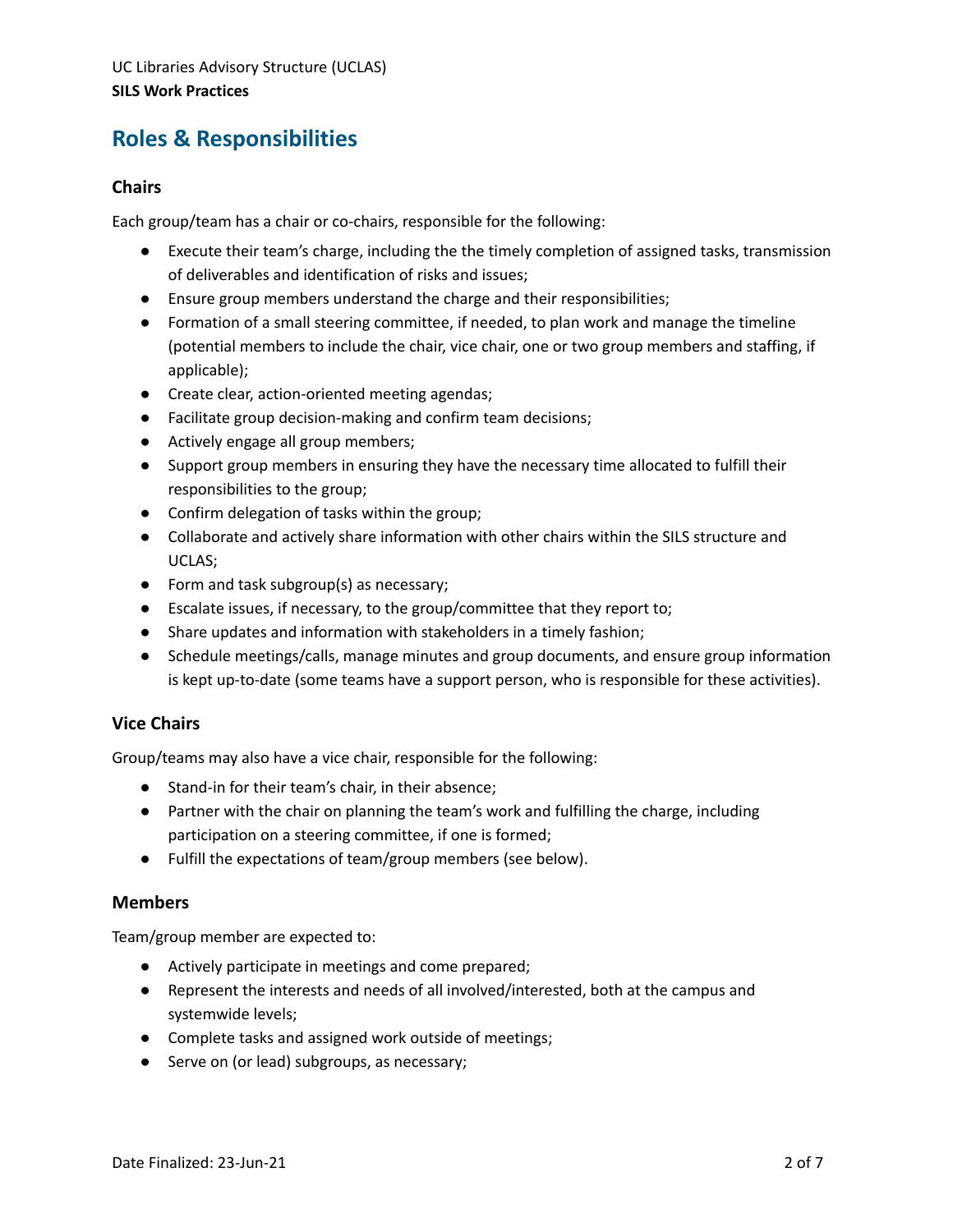#### UC Libraries Advisory Structure (UCLAS)

#### **SILS Work Practices**

- In partnership with team/group members, actively participate in communicating, sharing information and consulting with experts and representatives (be it at the systemwide level, or with the member's "home" campus);
- Participate in group decision-making;
- Provide advance notice of any absences to the chair and/or support member;
- As necessary, work with the chair(s) and/or their manager to ensure they have the bandwidth (and if required, time-limited release from other responsibilities) to fulfill their role in the group.

## **Support member**

Support members will staff the SILS Leadership Group and SILS Operations Team to carry out the following:

- Provide meeting management support, including taking minutes and ensuring minutes are publicly shared for the UC Libraries community;
- Support the applicable steering committee, including agenda-building, managing open topics/issues;
- Maintain the group's Confluence site.

This support role is a professional development opportunity, providing exposure to strategic and/or operational discussions and decision-making, as well as providing mentorship opportunities from chairs, vice chairs and group/committee members.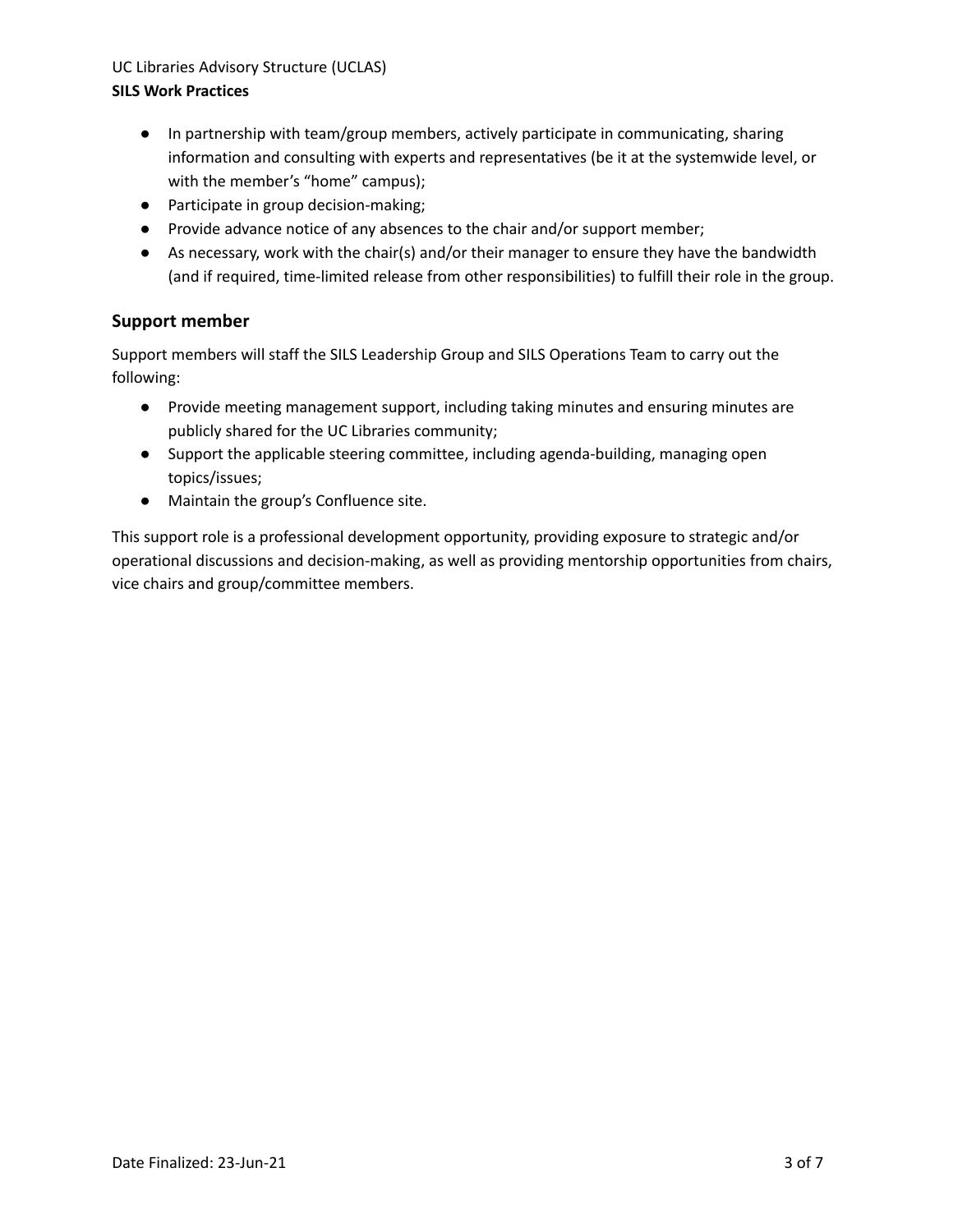# <span id="page-5-0"></span>**Best Practices for Team/Group Members**

## **Discussion facilitation**

While discussion facilitation is often managed by chairs and vice chairs, all group members may be asked to lead and facilitate a discussion. Facilitators should keep the following best practices in mind:

- Provide structure to the discussion (e.g., outline a plan in advance that includes any processes or mechanisms that might be used, topics to cover, discussion questions, etc.);
- Encourage members to practice both stepping forward (i.e., actively speaking and participating in discussion) and stepping back (i.e., actively listening to their teammates);
- Periodically stop to "take the temperature" on a topic, asking each person for their input;
- Summarize what is being said at key junctures (e.g., following discussion where several points of view are raised, as consensus is being developed, before a decision is called, etc.) and confirm your interpretation with group members;
- Ask questions to open-up or focus discussion, as needed;
- Actively look for and articulate common ground;
- Ensure that discussion notes and decisions are recorded.

#### **Resolving disagreement and having difficult discussions**

Even successful teams/groups can have disagreements and difficult discussions. When differing viewpoints and potential conflict arises, the following should be established and maintained by cohort members:

- Identification of the issue(s) that need to be addressed;
- Widely-held determination of what a resolution might look like (where possible);
- Open dialogue, which requires:
	- Active listening;
	- Active sharing (including asking questions, sharing viewpoints, etc.);
	- Sufficient time;
	- Acceptance of feedback and new ideas;
	- Professionalism and respect;
	- Support for diversity of thought, opinions and perspectives;
- Shared commitment to transparency and clear communication.

Sometimes teams/groups will be unable to reach a required decision despite good faith efforts; the SILS decision-making workflow reflects this reality and includes mechanisms to escalate applicable decisions to the appropriate group(s).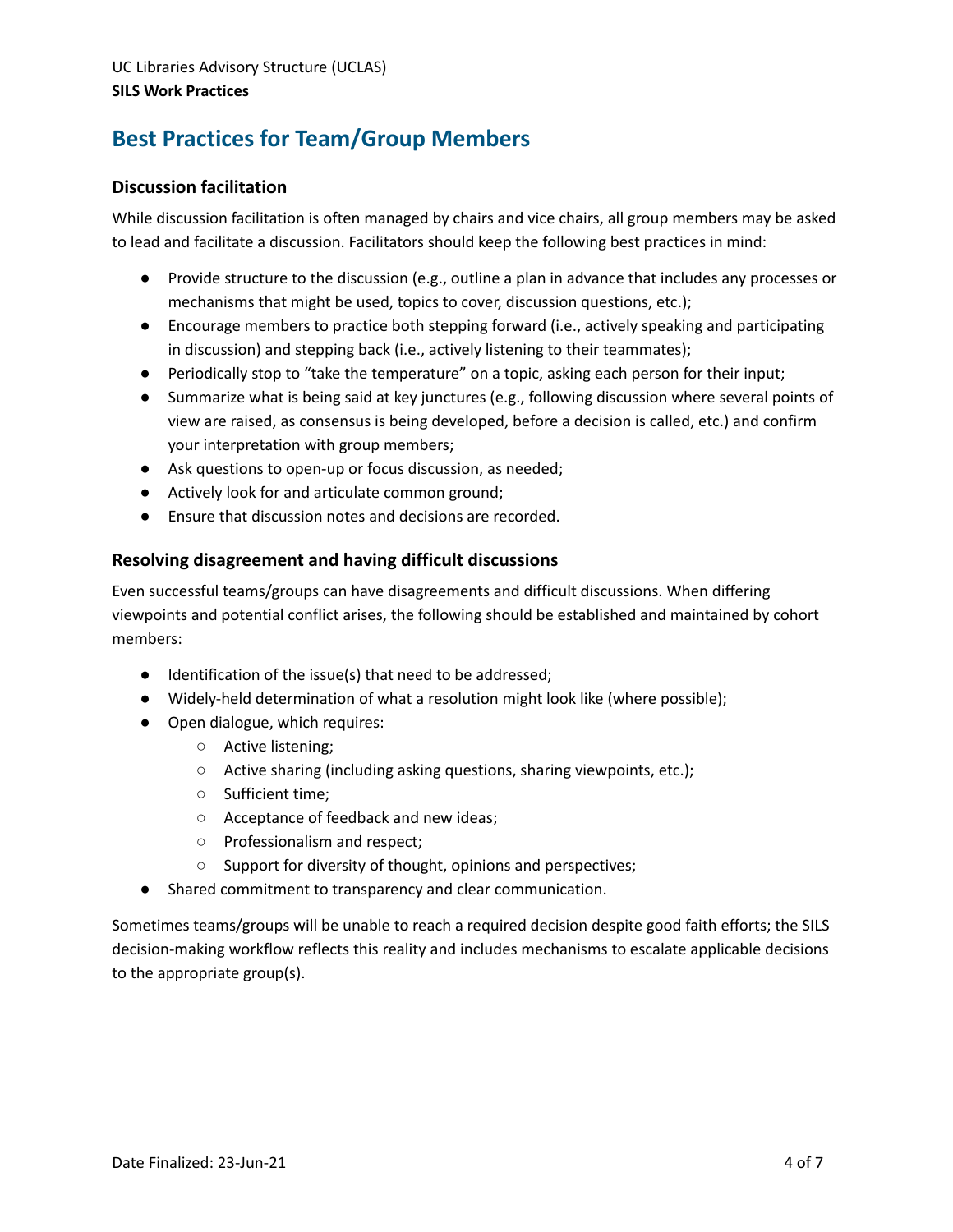## <span id="page-6-0"></span>**Decision-Making**

All SILS teams/groups are encouraged to discuss decision-making approaches and establish a shared practice around how decisions are made. As a starting point, three decision-making processes are recommended: supermajority, fist-of-five and consent agenda decision-making. As outlined below, these three mechanisms are recommended to serve different decision-making scenarios.

When making systemwide decisions, team/group members will consider the SILS principles and work areas outside of their own expertise, and balance applicable systemwide and local/campus needs. Once a decision is made using the agreed upon approach, group members will support the decision. As noted above, all work practices, including decision-making, are subject to change as each team/group establishes and refines its practices.

All UC Libraries employees may propose potential systemwide policies, procedures and other items for harmonization. The SILS Operations Team will manage assignment of the operational decision items (e.g. to operation subteams); as appropriate, decisions that impact FTE and/or budgets will be escalated to the Leadership Group and potentially further within UCLAS.

#### **Introduction**

During the project phases for planning and migrating to the SILS, a variety of decisions were made around Alma and Primo VE configuration and harmonization of practices and policies. Now that the UC Libraries are at the operational/ongoing stage of SILS work, decision-making continues to be required, including for product enhancements and further harmonization. To ensure ongoing transparency and appropriate consultation, this work requires clear decision-making processes that reflect and support the UC Libraries' principles and priorities.

The recommended decision-making mechanisms reflect the SILS principles, which ask members to:

- 1. Prioritize high-quality user experience for UC faculty, students, staff, clinicians, researchers and other library patrons;
- 2. Transform and improve library work practices and policies, harmonizing to best take advantage of current and future operational and service opportunities afforded through the SILS;
- 3. Innovate and explore new ways of working, being mindful of benefits and costs;
- 4. Advance UC's values of diversity, equity, inclusion, justice and belonging through SILS-related operations and work practices;
- 5. Empower data-driven and consultative decision-making, where decisions are sent as far up the chain as is warranted but no further;
- 6. Commit to shared governance, transparency and open communication;
- 7. Align SILS-related work with near- and long-term UC Libraries [systemwide](https://libraries.universityofcalifornia.edu/about/vision-and-priorities) priorities.

While this decision-making documentation outlines standalone processes, team/group members are also encouraged to familiarize themselves with the Seeds for Change "Consensus [Decision-Making](https://www.seedsforchange.org.uk/shortconsensus)" guide.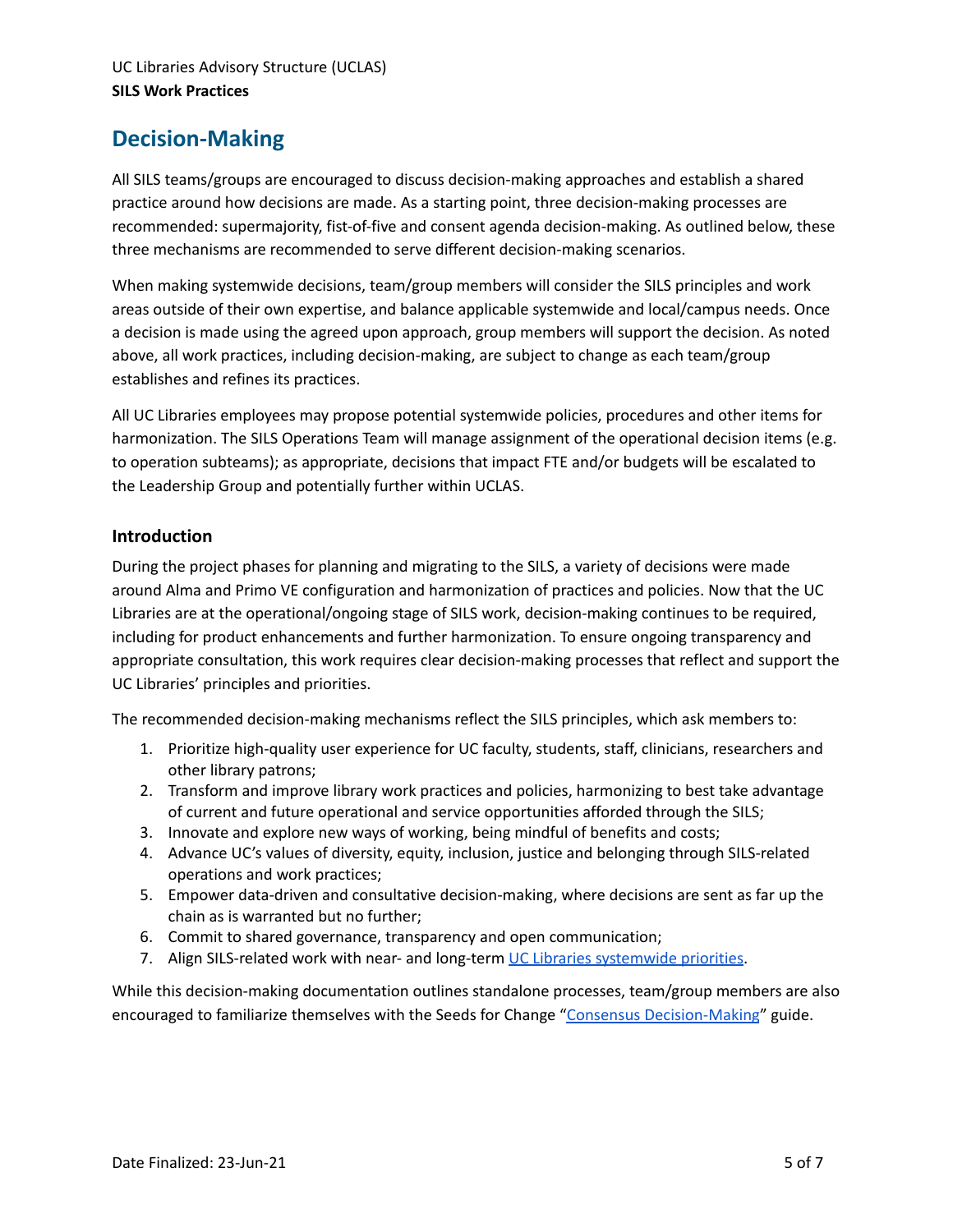## **Decision-making processes**

For decisions specific to harmonization (i.e., determining when to standardize and when to maintain local, campus practices), teams/groups will begin their work by employing three main decision-making types: supermajority, fist-of-five and consent agenda decision-making.

**Supermajority decision-making** necessitates a high level of agreement to secure endorsement for a decision, but it does not need unanimous support. A supermajority requires a two-thirds threshold, so long as quorum is met (quorum requires half of the membership plus one in attendance). If two-thirds does not equal a whole number, the group will round down. This method is typically used for selecting which policies or enhancements are considered for harmonization; it is also used in other scenarios where consensus is not required to move forward.

**Fist-of-five decision-making** requires members to vote along the fist-of-five scale (see below). An initial fist-of-five may be taken early in a discussion, to help identify members with reservations; typically, those members voting three or below are given the floor to discuss their concerns and the group/team will see if any amendments can help address those concerns. If a member votes (1) in the scale, they are blocking the group/team from endorsing the item. This method is typically used for decision items that involve significant discussion and endorsement from all team/members, such as a policy or standardization decision; through synthesis and discussion of ideas and issues, common ground (though not necessarily unanimity) is established.

Fist-of-five decision-making scale:



(5) Full support (endorsed by member with no concerns)



(4) Agreement (endorsed by member with minor concerns)



(3) Reservations, but can live with it (endorsed with reservations/caveats)



(2) Don't like it, won't block it (endorsed but the member registers their disagreement, though they will support the group's decision; this includes publicly supporting the decision beyond the team/group)



(1) Cannot support it (member does not endorse and seeks to block it)

**Consent agenda decision-making** allows low-risk decisions to be bundled into a "consent" item on an agenda. Unless a group/team member calls for discussion or objects to the inclusion of a decision item, the consent agenda is immediately approved/endorsed at the meeting in question. This method is used for low-risk, non-controversial decisions that are believed to not require discussion.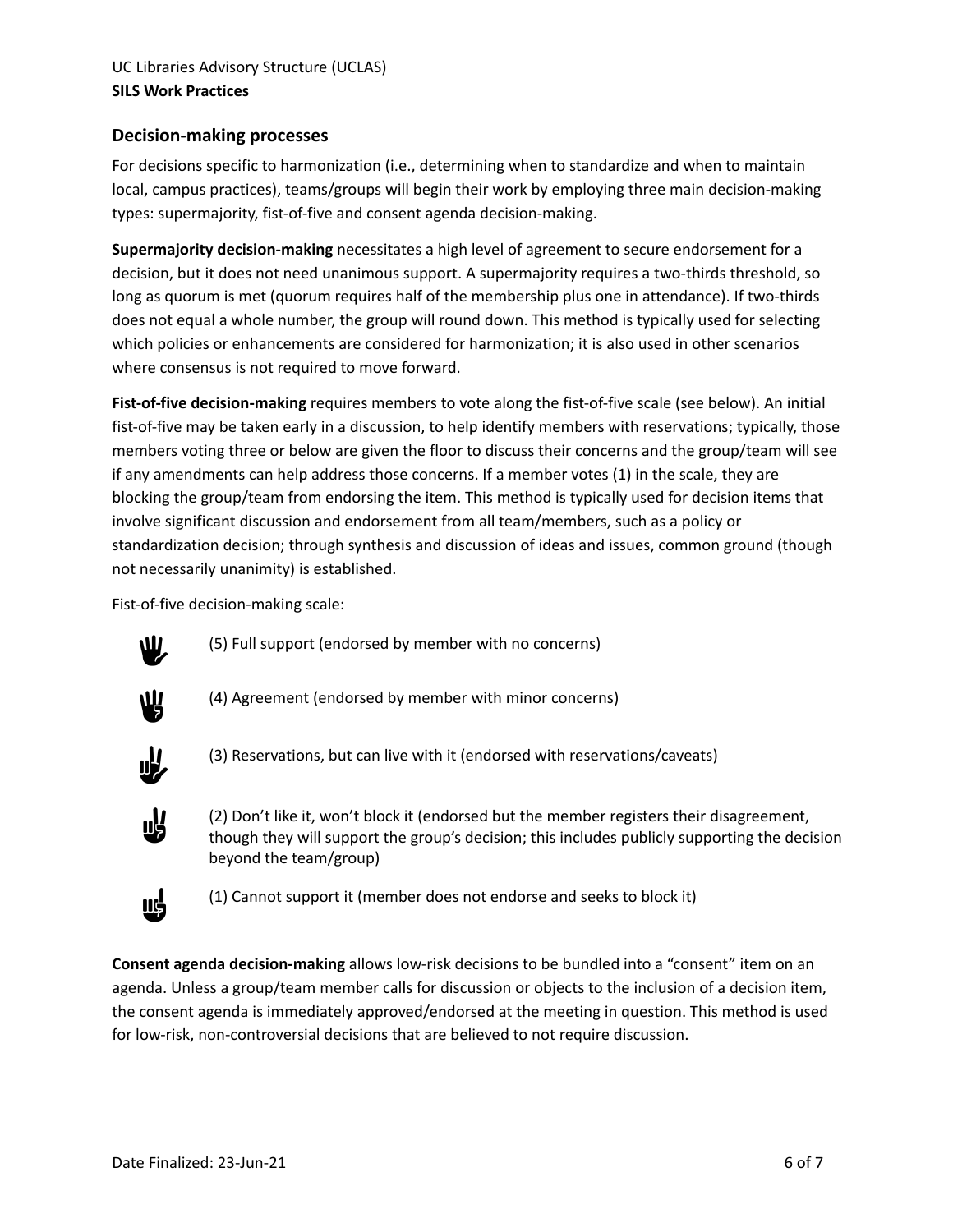## **Conditions to support decision-making**

- Commitment to embody the SILS principles
- Clear delegation and responsibilities for leading discussion topics and decision items; where an issue/decision is cross-functional (e.g. potentially spanning multiple operations subteams), the SILS Operations Team will identify one subteam to take the lead. That subteam is then responsible for consulting broadly.
- Establishment of clear processes, including escalation pathways and selection of a decision-making mechanism
- Active participation (see Roles & Responsibilities)
- Commitment to consult, seek feedback and share information broadly (see Roles & Responsibilities)
- Commitment to collaboration and cooperative problem-solving

## **Checklist for decision-making**

- Responsibility for decision item clearly assigned to a group/team
- Opportunity for members to initially discuss the item broadly, brainstorm and begin thinking about solutions (if needed)
- Assign responsibility for steering/managing the decision item to a member or subgroup
- Member/subgroup carry out further research, including active consultation and communication with UC Libraries experts, external experts and professional literature; share ideas and proposal(s) with the group/team
- Group/team will weigh the pros and cons of the ideas and proposal(s) and discuss amendments; the chair or a delegate will actively facilitate this conversation
- Proposal(s) for consideration are redefined as necessary, with discussed amendments
- Decision mechanism(s) identified and confirmed by group/team members
- *● If agreement cannot be reached or applicable amendments/collaborative solutions agreed to:* Group/Team will escalate the item to the team that they report to.
- Communicate to stakeholders (within and outside of SILS); to be facilitated by the team/group itself or done in partnership (e.g. an Operations Subteam to partner with the Operations Team).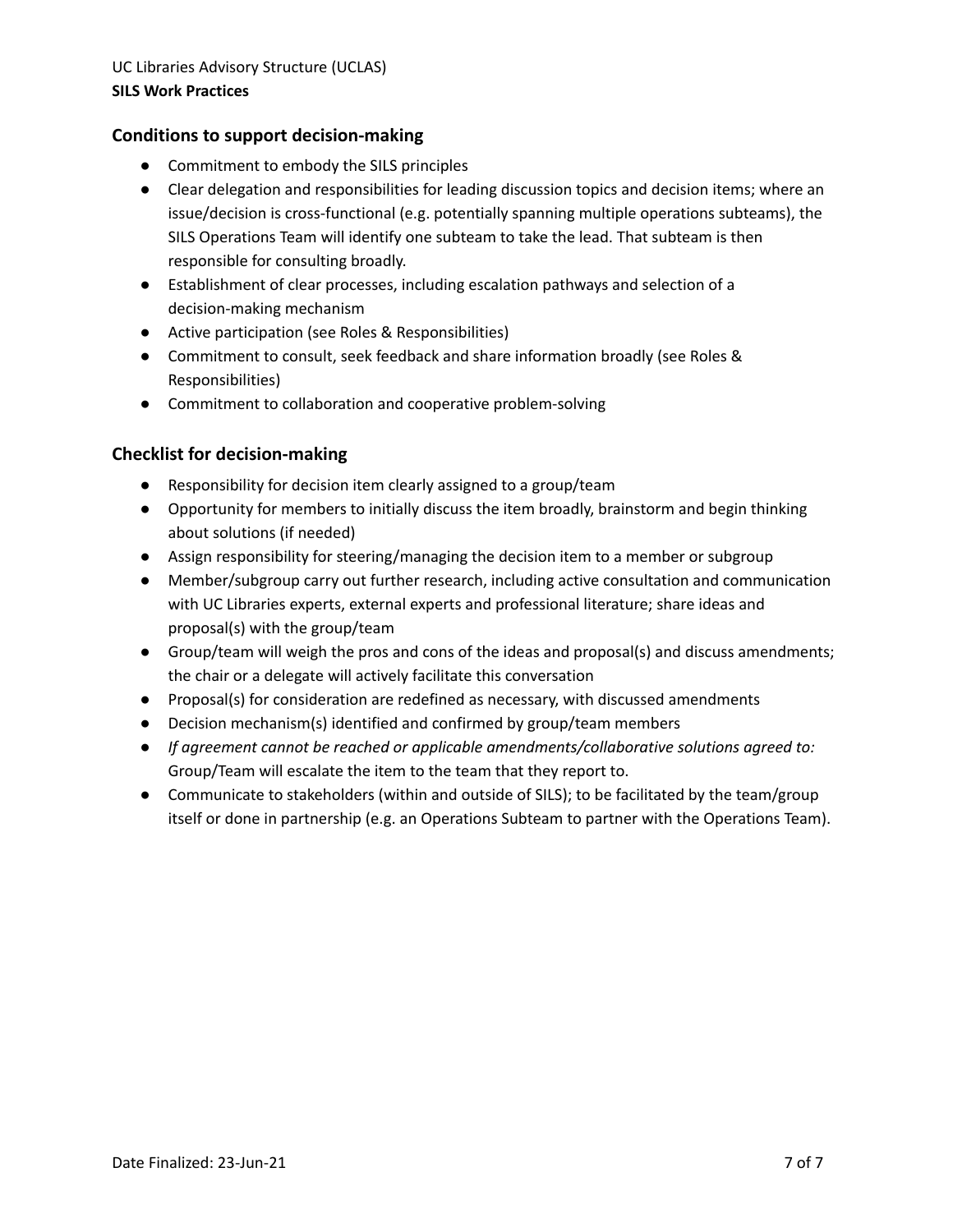# SILS Leadership Group: Charge

## **Introduction**

Between 2017 and 2021, the University of California (UC) Council of University Librarians (CoUL) charged a multi-phase project to plan, identify and implement a Systemwide Integrated Library System (SILS) - moving the UC Libraries from ten independent enterprise systems to a single, shared solution through which UC now manages the discovery and circulation of all print and digital collections.

Following the libraries' successful migration to the SILS (externally referred to as UC Library Search), systemwide governance and operations were integrated into the UC Libraries Advisory Structure (UCLAS), charged by and reporting to the Direction and Oversight Committee (DOC). A centralized SILS Operations Center was also established at the California Digital Library, to work in partnership with the UCLAS-integrated SILS teams.

The SILS Leadership Group (SLG) reports directly to DOC and is the high-level group responsible for leading the systemwide strategic direction for the SILS - both in its current iteration and involving future platforms and integrated technologies. As well, the group actively integrates the UC Libraries plans and priorities into SILS work and strategic directions, making course corrections as needed. The SILS Leadership Group provides oversight and direction to the SILS Operations Team and ensures decisions made throughout SILS governance and operations reinforce the UC Libraries core principles, including diversity, equity, inclusion, justice and belonging, a transformative level of integration and harmonization, and a cohesive, user-centered approach to services and collections.

## **Charges and core responsibilities**

In all facets of their work, the SILS Leadership Group intentionally fosters teamwork and cohesiveness throughout the SILS structure, reaffirming the SILS principles and supporting the evolution of effective, shared work practices. More specifically, the SILS Leadership Group is charged to focus on:

- 1. **Strategic direction:** Advance the SILS strategic direction and make recommendations to UC Libraries leadership (primarily DOC, but also CoUL as appropriate) around implementing new directions, including the pursuit of new core products (e.g. replacements for Alma and Primo VE), when other technological approaches and solutions become available and more cost effective.
- 2. **Organizational priorities:** Consult and partner with DOC on furthering UC Libraries organizational priorities related to SILS.
- 3. **Leadership/Oversight:** Oversee the SILS Operations Team and assist with the development of strategic priorities for systemwide SILS operations, intentionally fostering teamwork and advancing the SILS principles throughout the SILS structure. Receive issues and requests from the Operations Team for decision-making. As needed, engage additional, high-level experts to address escalated decision items and escalate pertinent topics and decision items to DOC and the Council of University Librarians (CoUL).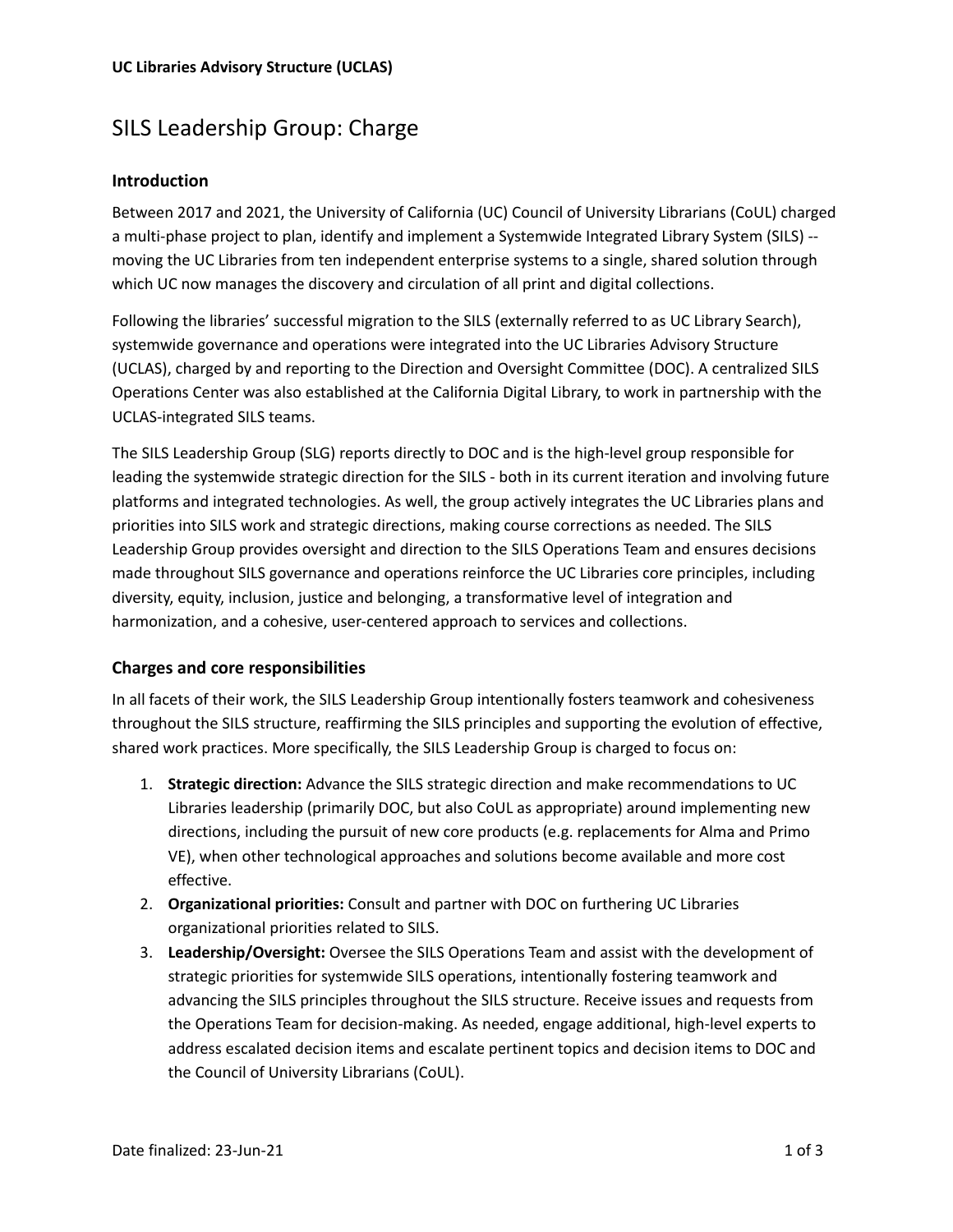- 4. **Vendor/partner engagement:** Oversee strategic, high-level engagement with vendors and partners, for current products and new or emerging solutions. (Communication and actions related to fiduciary responsibilities for the SILS contract sit with CDL.)
- 5. **New developments:** Oversee planning specific to the development of business intelligence, privacy-related practices and policies, learning analytics and other applicable topics, to integrate into strategic planning, projects and decision-making.
- **6. Assessment and structural change:** Proactively assess the UCLAS-integrated SILS structure and work practices, in consultation with the Operations Team and in partnership with DOC. As needed, DOC and the SILS Leadership Group will implement structural changes.
- 7. **Project management/work plan:** Develop and maintain a Leadership Group work plan, to identify priorities and a timeline for completing work; regularly review the work plans for SILS teams.

Specific to the conclusion of SILS Phase 4, the Leadership Group will assist with the review and implementation of remaining work; this will involve assisting the Operations Team with assigning remaining activities and tasks from phase 4.

The SILS Leadership Group, in partnership with DOC and active consultation with the Operations Team and Operations Subteams, will complete an assessment to determine if the operations subteams should transition to another membership model; this assessment will be completed and reach a determination 18-months after the ongoing structure is initiated (by/before June 30, 2023). The SILS Leadership Group will partner with DOC to determine processes for filling SILS team/group rosters in future (the initial cohort will be established by DOC and the SILS Transition Task Force).

Similar to peer leadership groups within UCLAS, the SILS Leadership Group may form subgroups and time-limited teams, identifying expert assistance as needed.

## **Reporting line**

The SILS Leadership Group reports to DOC. The DOC liaison to this group will provide regular updates to DOC, in partnership with the SILS Leadership Group Chair.

Through DOC, the SILS Leadership Group will also escalate pertinent topics and decision items to the Council of University Librarians (CoUL); such topics will include those related to SILS costs, impacting FTE, and proposals to seek a new vendor/technology or develop new shared services.

## **Related groups**

The group will consult with, engage, share information and collaborate with other UC Libraries entities, including:

- DOC
- Peer leadership groups within UCLAS
- SILS Operations Team
- CDL SILS Operation Center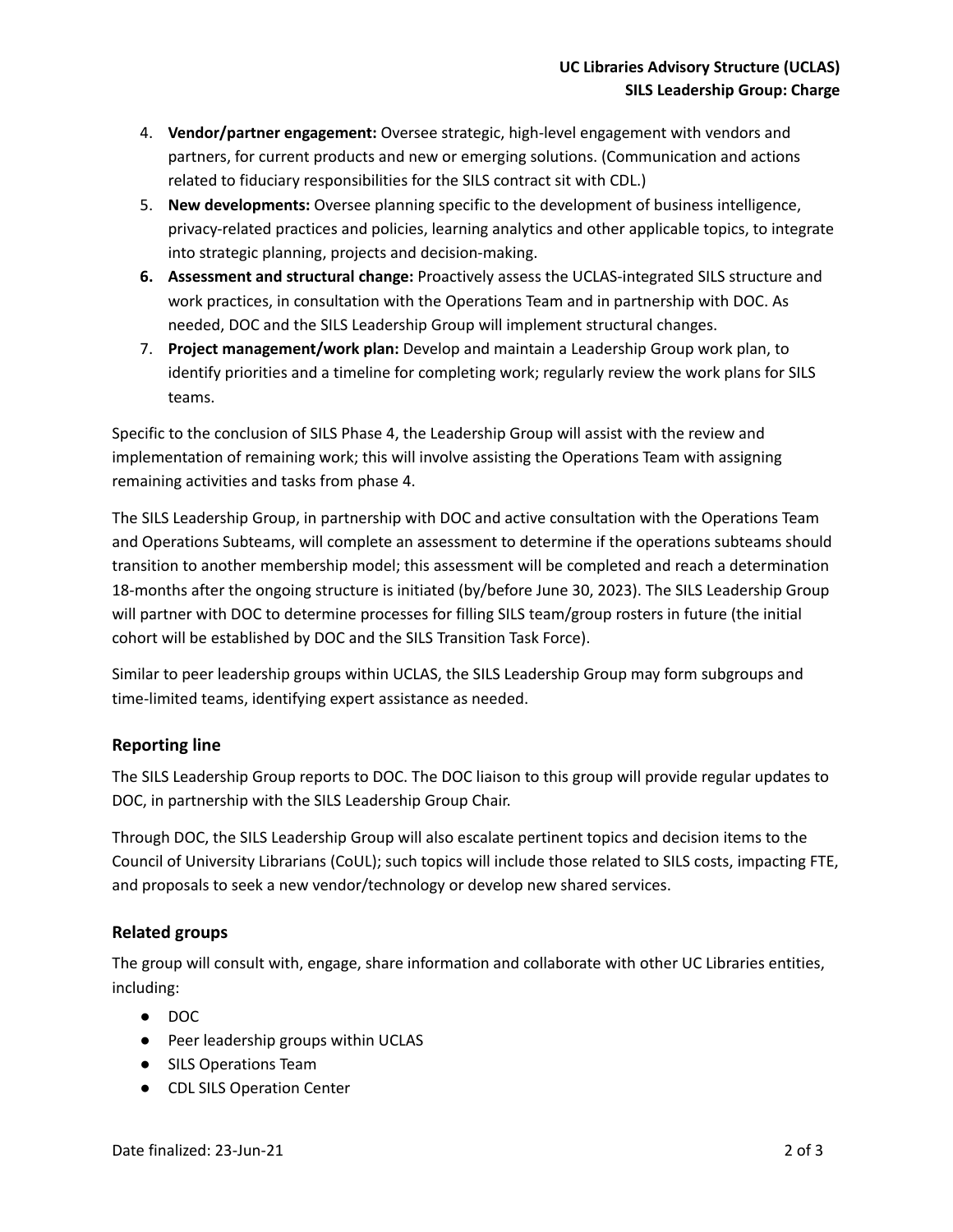## **Time commitment and expectations**

The SILS Leadership Group will hold monthly or bi-monthly virtual meetings to carry out their charge, with additional ad-hoc meetings as needed. Members are expected to commit an additional 2-5 hours of work per month, outside of meetings.

The campus and CDL members will serve staggered three-year terms, where the DOC liaison and Operations Team Chair will serve one-year terms. For the initial members, some will serve shorter or longer terms to enable staggered terms moving forward and to align all terms with a July 01 changeover.

As a non-representative group, roster selection and rotation is managed by DOC and will ensure that all campuses have an opportunity to serve over time.

#### **Roster and required expertise/membership**

The SILS Leadership Group is a non-representative group, comprised of senior library leaders (e.g. Departmental Director/Head, AUL or empowered local leader):

- 4-5 campus members
- CDL member
- DOC liaison
- Operations Team Chair

The SILS Leadership Group is also staffed by a support person (to take minutes and assist with meeting management).

The group's chair and vice chair will be selected by the membership; this represents a two-year commitment (year 01 as vice chair, and year 02 as chair).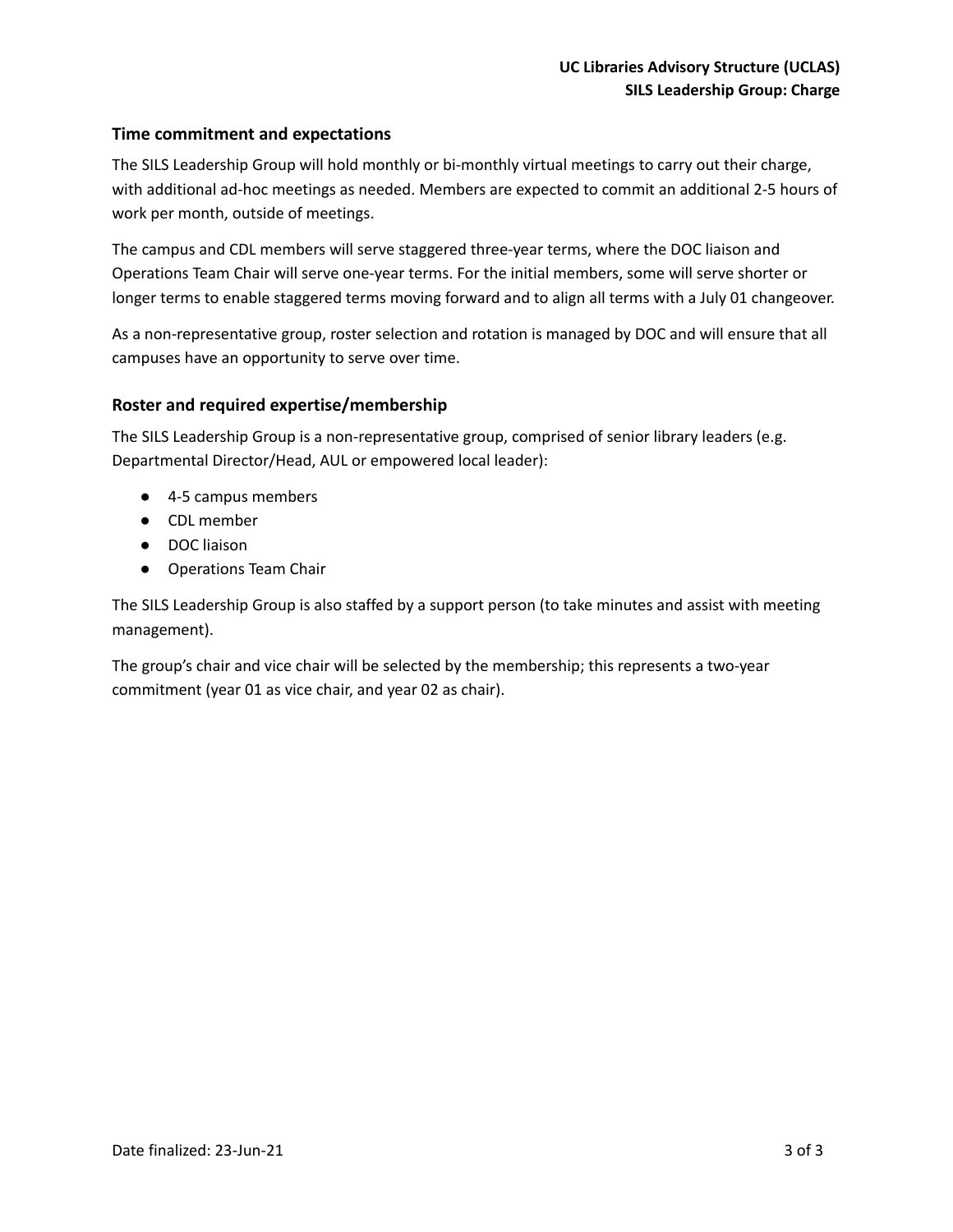## SILS Operations Team: Charge

## **Introduction**

The SILS Operations Team (SOT) is charged with leading and coordinating the systemwide operational use of the systemwide ILS (SILS), including the Network Zone. This team works in partnership with the SILS Operations Center at CDL to carry out the vision, strategies, priorities and policies established by the SILS Leadership Group. In addition, the SILS Operations Team provides oversight and direction to the SILS Operations Subteams, particularly to empower the subteams to develop and maintain standard, UC-wide policies and practices. The team utilizes data to inform decision-making and advance operational planning in regards to harmonization, achieving operational efficiencies and meeting end-user needs.

#### **Charges and core responsibilities**

In alignment with the SILS [principles](https://docs.google.com/document/d/1fomKIju3-xTjfIK6Cy9aQez-lgtXGZO8a78pJnRhcQE/edit?usp=sharing), the SILS Operations Team leads and coordinates the development of systemwide SILS workflows, policies and operations. This work, as well as vendor engagement, will be done in close partnership with the SILS Operations Center at CDL. Central responsibilities for the SILS Operations Team will include:

- 1. **Vendor engagement**: Manage vendor relationships in close partnership with the SILS Operations Center at CDL, including tracking high-priority issues (realizing commonalities in issues reported across campuses) and overseeing troubleshooting and escalation workflows (systemwide and with the vendor). Members serve as the primary campus contacts for the SILS (including for participating campus affiliate libraries), coordinating with their local campus SILS teams. As needed, the SILS Operations Team and SILS Operations Center at CDL will escalate issues to the SILS Leadership Group, if/when higher-level engagement is required with the vendor.
- 2. **Coordinating SILS operations:** Connect campus activities with systemwide workflows when/as appropriate and monitor the overall SILS operational landscape and interconnections (for campuses, RLFs and CDL, as well as participating and non-participating affiliate libraries, as necessary), as well as potential outcomes from operations subteam decision-making.
- 3. **Oversight and coordination:** Oversee the work of the Operations Subteams, providing guidance and feedback as necessary. Serve as an escalation path for subteams when they encounter a decision related to policies, practices and workflows requiring high-level consultation, or when the subteam(s) is unable to reach a required consensus despite good faith efforts. Consult with SILS Operations All Chairs as needed.
- **4. Product enhancements (advocacy/voting):** Manage and coordinate Ex Libris Enhancements (ELUNA-NERS) voting, including necessary consultation with SILS Operations Subteams and other experts (including shared service managers, as applicable) across the UC Libraries and their individual campuses. Coordinate with SILS Operations Center at CDL on the voting finalization. Oversee UC Libraries participation and coordinate with the SILS Operations Center at CDL in the Alma Consortia Advisory Group.
- 5. **Product enhancements (testing/implementation)**: In partnership with the SILS Operations Center at CDL, the team will coordinate and test new releases, as well as coordinate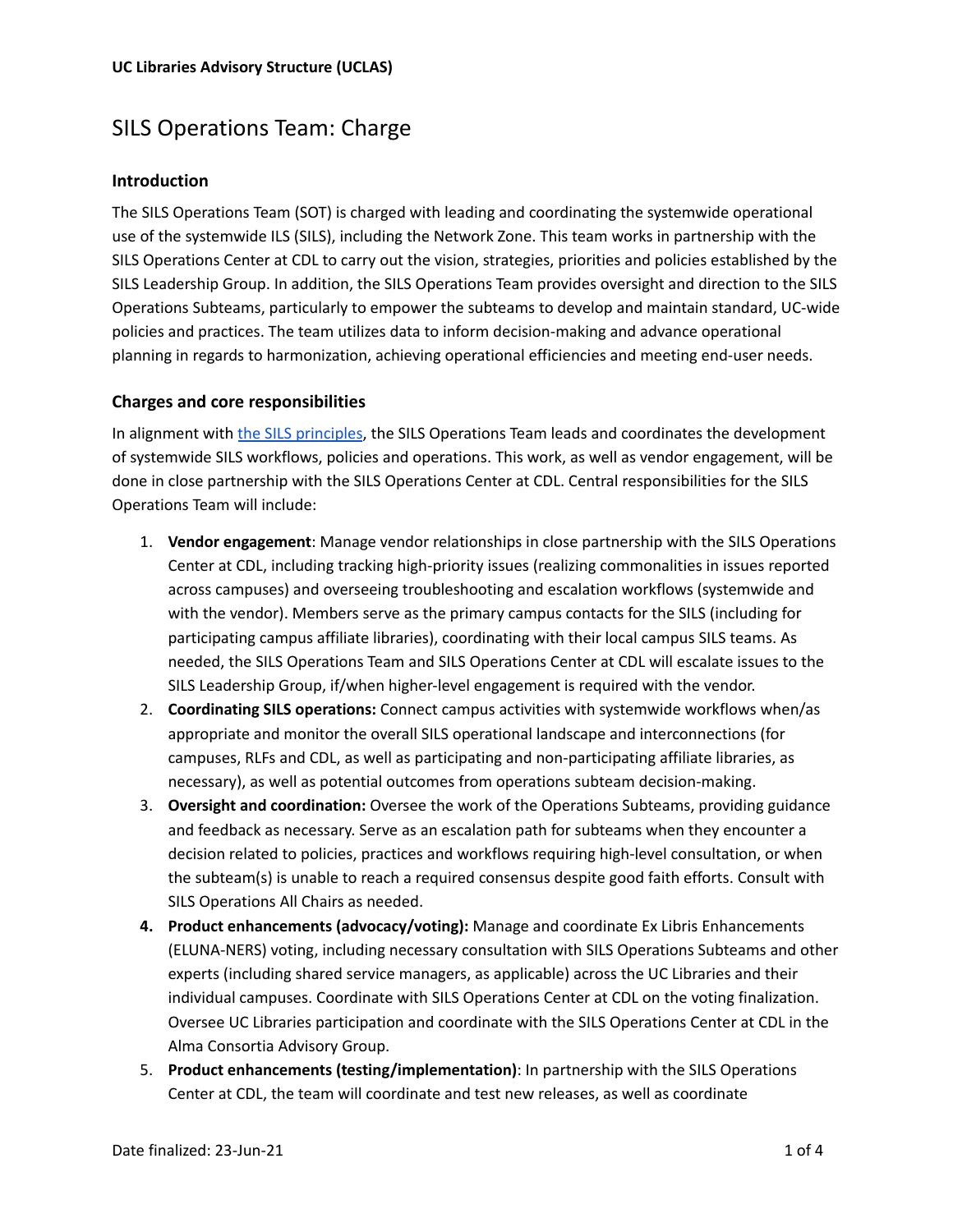maintenance and scheduled jobs, as needed. The team will also consult with Operations Subteams and/or other experts (including shared service teams), as needed.

- 6. **Analytics:** Analyze systemwide operational data in partnership with SILS Operations Center at CDL, working with appropriate subteams as needed, and respond to SILS Leadership Group information and consultation requests, such as those related to business analytics, learning analytics, privacy and other topics, to inform strategic directions and operations.
- **7. New developments:** Evaluate how the system might optimally manage Alma and Primo VE solutions, such as the Central Discovery Index (CDI). In partnership with the SILS Operations Center at CDL: identify and prioritize automation opportunities (e.g. scripts, APIs) to be developed by the SILS Operations Center at CDL; support systemwide sharing of scripts and code, as needed; and monitor long-term API requirements and usage.
- 8. **Alma account management:** Monitor UC's accounts, assess trends and share best practices, in partnership with the SILS Operations Center at CDL. Actively share findings and recommendations, re: account usage, with the SILS Leadership Group.
- 9. **Assessment and structural change:** Assist the SILS Leadership Group with proactively assessing the UCLAS-integrated SILS structure and work practices, in consultation with operations subteams. Support problem-solving and brainstorming from all levels of the structure.
- 10. **Project management/work plan:** Develop and maintain an operations team work plan, to identify a timeline and priorities, in consultation with the SILS Leadership Group to help guide the operations subteams' work plans.
- **11. Communications:** Responsible for communicating decisions to the SILS Leadership Group, and responding to any questions/suggestions/recommendations that they might have. Ensure information from SILS Operations Center at CDL is communicated to Operations Subteams and campus staff as needed and appropriate. Responsible for coordinating communication from the Operations Subteams and campus staff to the Leadership Group and/or SILS Operations Center at CDL as required, needed, or appropriate.

Specific to the conclusion of SILS Phase 4, the SILS Operations Team will assess and coordinate remaining activities and insights from phase 4; this work will be carried out in consultation with the SILS Leadership Group. Remaining phase 4 tasks and decision items may be assigned to the SILS Leadership Group, Operations Team and Operations Subteams.

The Operations Team may form subgroups and time-limited teams, identifying expert assistance as needed.

## **Reporting line**

The SILS Operations Team is charged by and reports directly to the SILS Leadership Group. When making decisions with financial or FTE considerations, consultation with the SILS Leadership Group is required.

The SILS Operations Subteams will report directly to the SILS Operations Team.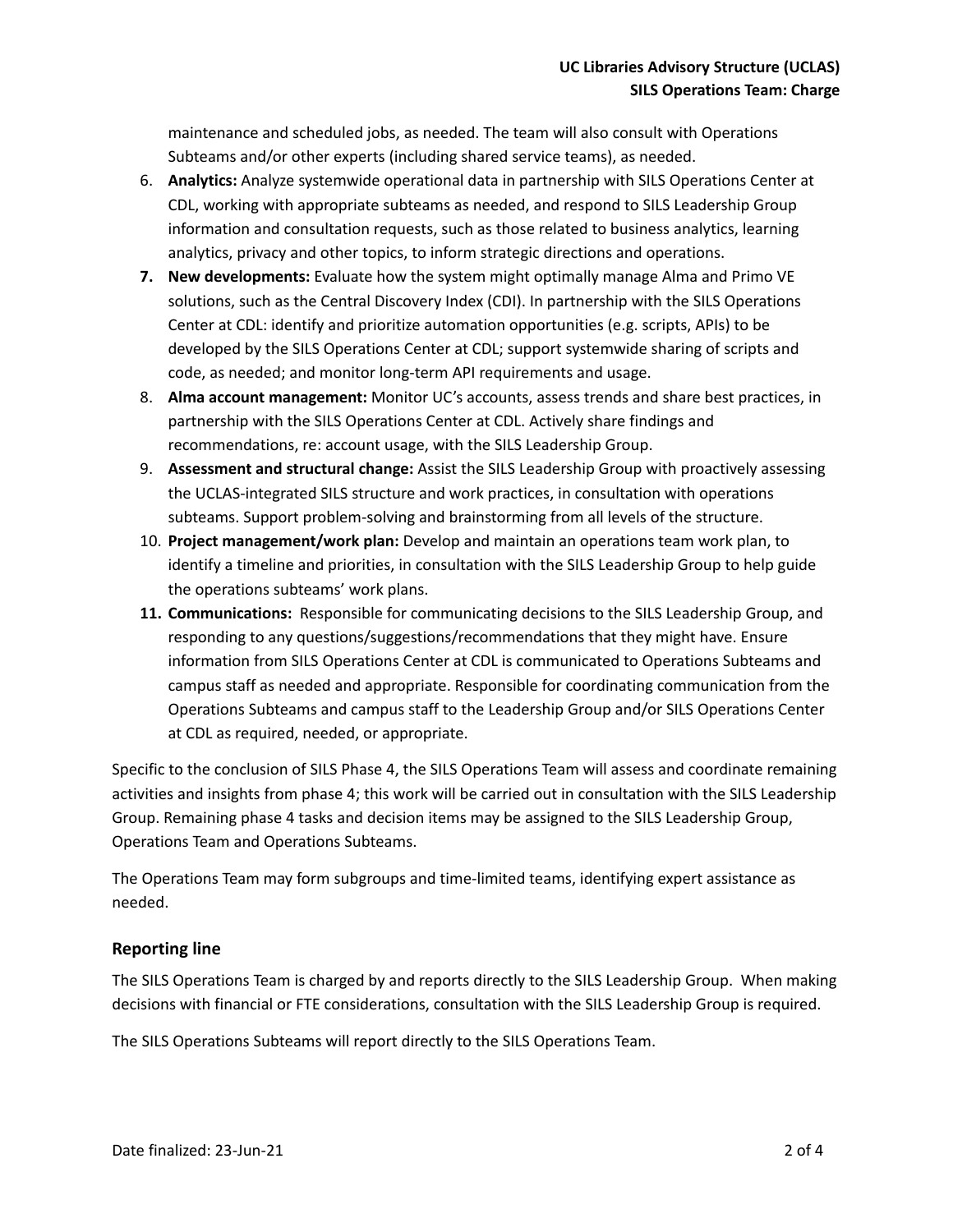## **Related groups**

The team will consult with, engage, share information and collaborate with other UC Libraries entities, including:

- SILS Leadership Group
- SILS Operations Center at CDL
- SILS Operations Subteams, particularly to ensure that clear communication channels are established with other groups within the UC Libraries Advisory Structure (SILS and non-SILS) and with shared service teams
- Local/campus groups (with each representative acting as an communications and consultation conduit)

## **Time commitment and expectations**

The SILS Operations Team will meet regularly and members are expected to complete work outside of the meeting time. The total estimated commitment per member for systemwide activities will range from 5 hours per week (or .125 FTE) to 10 hours per week (or .25 FTE).

Campus commitments in support of local activities will vary by campus needs and plans.

Team members will serve staggered three-year terms. For the initial members, some will serve shorter or longer terms to enable staggered terms moving forward and to align all terms with a July 01 changeover.

## **Roster and required expertise/membership**

Representative membership from all 10 campuses and CDL. Members will be chosen by their expertise and role at their respective campus, where they are responsible for understanding the larger scope of the ILS migration that accounts for the intricacies and interdependencies between the various operations such as cataloging, e-resources, acquisitions, systems, patron/circulation, etc. The SILS Service Manager will also be a member in the role of systemwide coordinator and liaison for the SILS service and primary contact with the vendor.

The team's chair and vice chair will be selected by the membership; this represents a two-year commitment (year 01 as vice chair, and year 02 as chair).

Roster:

- UC Berkeley
- UC Davis
- UC Irvine
- UCLA
- UC Merced
- UC Riverside
- UC San Diego
- UC San Francisco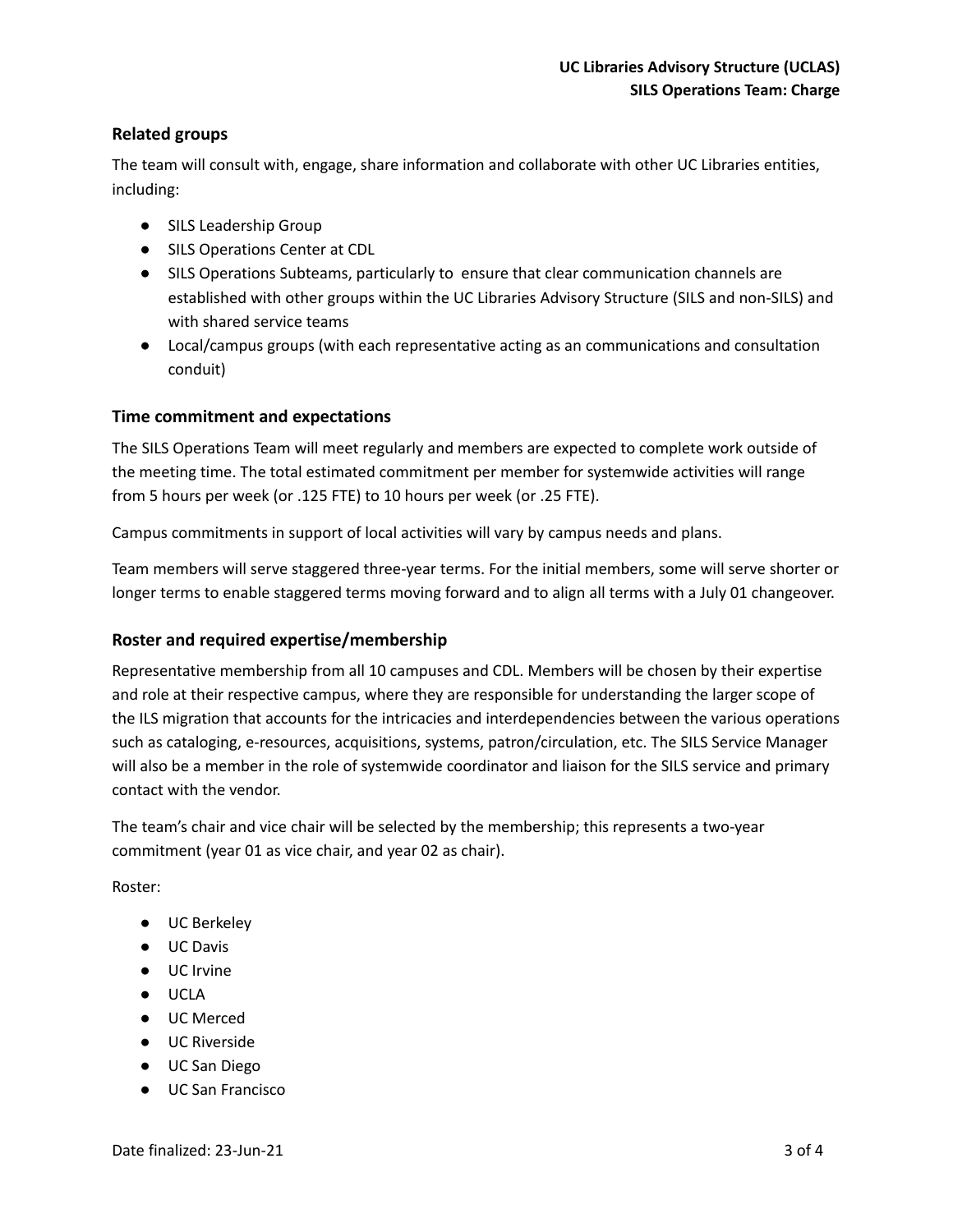- UC Santa Barbara
- UC Santa Cruz
- CDL SILS Service Manager
- Past SILS Leadership Group Chair (for the 1st year, SILS LG will appoint a member to this role)

The SILS Operations Team is also staffed by a support person (to take minutes and assist with meeting management).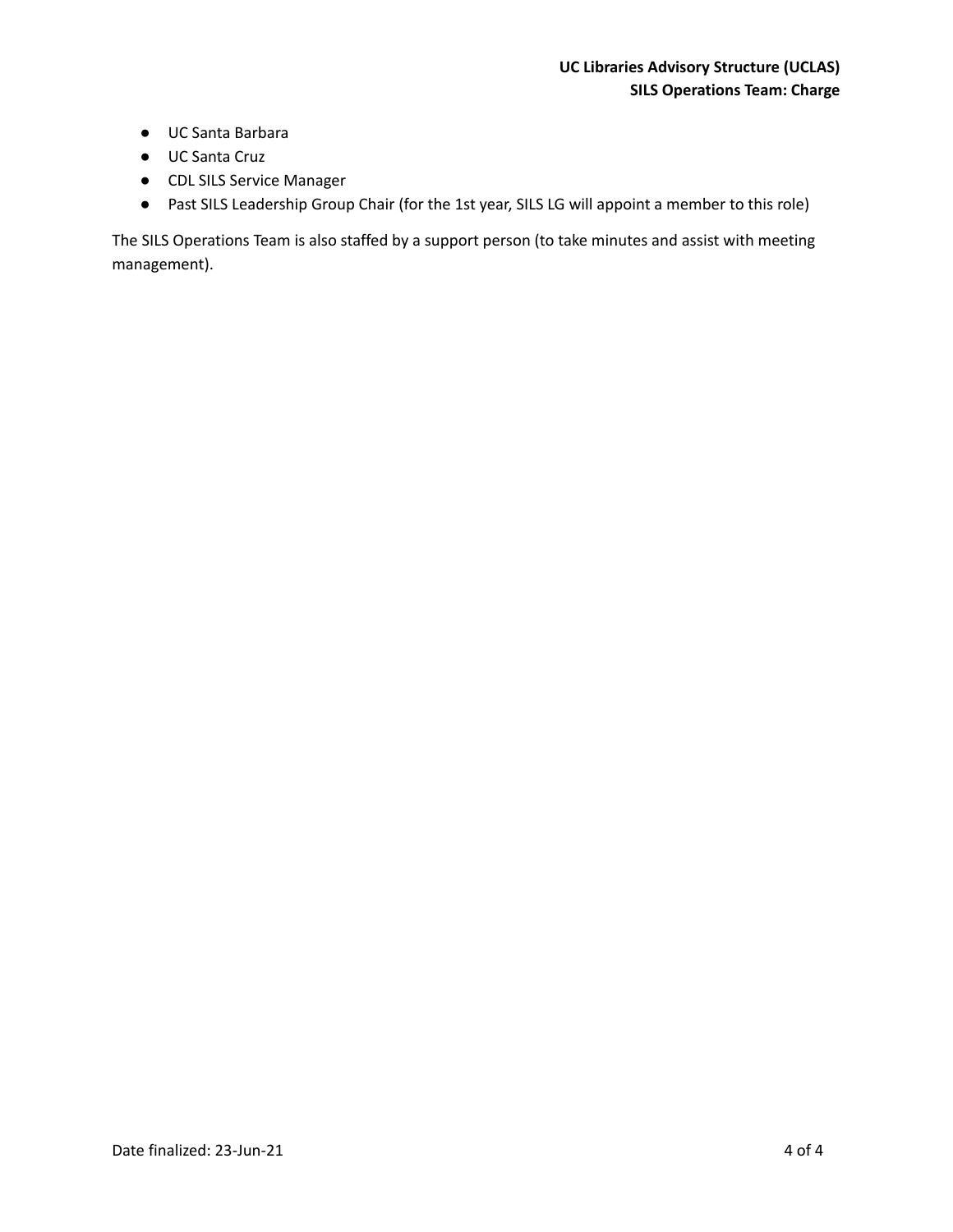# SILS Operations Subteams: Charge

### **Introduction**

The SILS Operations Subteams (OSTs) are the primary groups responsible for leading discussion and making operational policy and practice decisions in defined functional areas, with the goal of developing, implementing, and maintaining standard UC-wide policies, practices and workflows. Operations Subteams collaborate broadly with peer subteams and other systemwide and campus groups, experts, and shared service teams. Operations Subteams proactively communicate on team activities, including developing documentation, work plans and responding to requests for information.

Operations Subteams include:

- 1. Acquisitions & E-Resources
- 2. Discovery
- 3. Fulfillment & Intercampus Resource Sharing
- 4. Resource Management: Cataloging & Metadata

#### **Charges and core responsibilities**

The overarching responsibilities shared by all SILS Operational Subteams are the efficient operation of Alma and Primo VE, harmonization and localization decisions, documentation and communication of decisions and workflows, and analytics in support of data-driven decisions and communication.

- 1. **Harmonization**: Identify and develop policies, practices, procedures and workflows where appropriate harmonization will best take advantage of the operational and service opportunities afforded through the SILS; likewise, identify areas where localization (unique to individual UC institutions) is preferred over harmonization and/or is interoperable with the SILS.
- 2. **Collaboration**: Coordinate, consult and collaborate with peer subteams and other systemwide and campus groups, experts, and shared service teams. Consider how decisions and best practices established by one subteam may inform other functional areas. Consult and engage as appropriate to support information sharing and decision-making.
- 3. **Communication**: Proactively communicate (such as to SILS teams, functional/expert teams and campus groups) decisions and team activities; activities should include publishing meeting agendas and minutes, recording decisions and developing documentation. Respond to information requests from the SILS Operations Team, the SILS Operations Center at CDL, peer subteams and other groups within the system.
- 4. **Project management/work plans**: Adhere to project management best practices; establish project timelines, track actions and record decision items. Develop and maintain a work plan, including timeline and priorities, in consultation with the SILS Operations Team.
- 5. **Documentation**: Create and publish documentation regarding decision-making, policies, best practices and operational workflows.
- 6. **Training/support**: Develop and maintain training resources and documentation for systemwide use.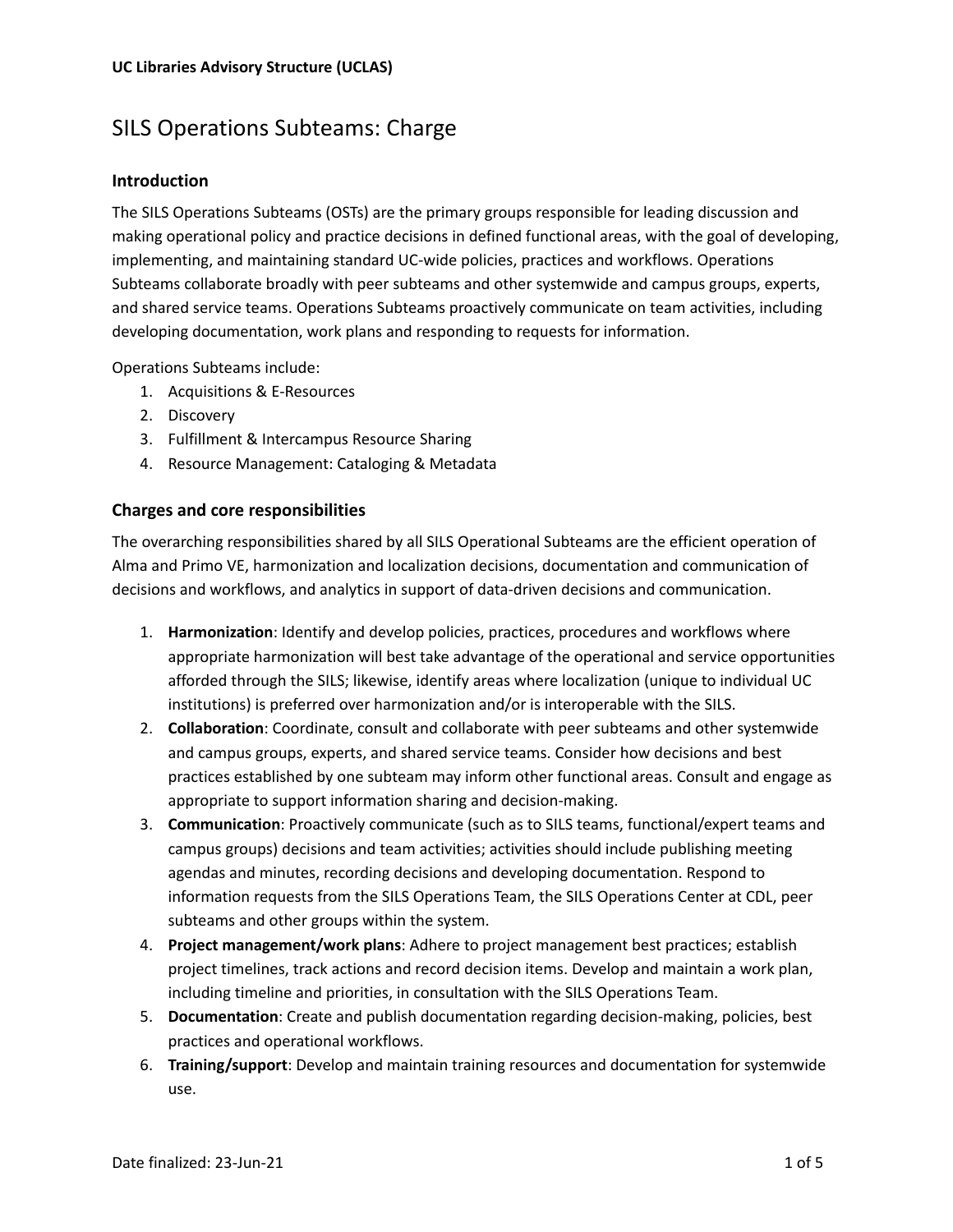- 7. **Analytics**: Manage analytics for the assigned functional area, including harmonizing systemwide definitions, measurement and capture of data. Respond to requests for information in meeting UC Libraries systemwide statistical reporting requirements.
- 8. **Quality assurance**: Assist with the review of new releases and assess potential impacts of new functionalities, as requested by the SILS Operations Team and SILS Operations Center at CDL.
- 9. **SILS Phase 4**: Carry out SILS Phase 4 remaining work/activities, as assigned by the SILS Operations Team.

#### **Acquisitions & E-Resources Operations Subteam**

The Acquisitions & E-Resources Operations Subteam will seek a coordinated, systemwide approach to systemwide discovery, as appropriate and in alignment with the SILS principles. The subteam will develop and maintain UC-wide policies, best practices and applicable workflows for acquisitions and electronic resources. This subteam will consist of two branches (for acquisitions and e-resources), each with their own chair; campuses and CDL can then each nominate up to two members; one with acquisitions expertise and one with e-resources expertise.

Areas of responsibility include:

- Acquisitions workflows and data, including ledgers/funds, financial management, POs and invoices, and acquisition of print monographs and serials.
- Electronic resources workflows and data, including procurement, licensing and management of all electronic resources acquired by the institution.

The two branches will meet separately and together (as the full subteam), as needed, to advance operations and harmonization for these work areas. It is expected that the full subteam will meet more regularly in the early stages of its work.

Acquisitions & E-Resources OST related groups include: Shared Content Leadership Group (SCLG); CDL Licensed Content Group (LCG); Shared Cataloging Program (SCP); Shared Content Acquisitions; Acquisitions Liaisons; Licensing Liaisons; applicable Common Knowledge Groups (CKGs)

## **Discovery Operations Subteam**

The Discovery Operations Subteam will seek a coordinated, systemwide approach to systemwide discovery, as appropriate and in alignment with the SILS principles. The subteam will maintain and refine the configuration of the SILS Primo VE services and applicable shared policies and best practices. The subteam will strive to ensure a coordinated and shared discovery experience for all UC patron end users. Areas of responsibility include:

● Harmonization and the implementation of consistent configuration across campus instances related to search, navigation, terminology, and user interface design elements as appropriate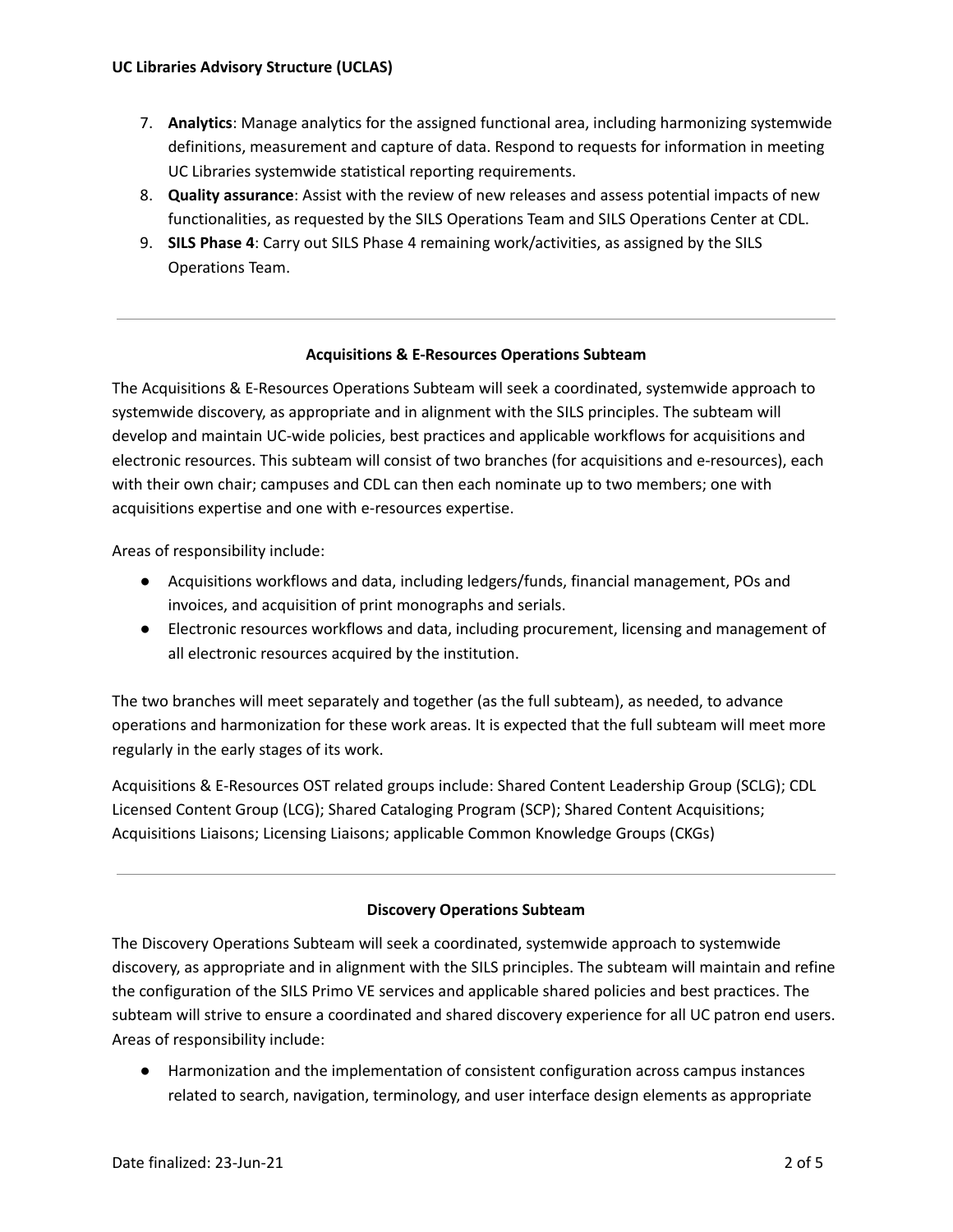systemwide.

- User-centered design, prioritizing the needs of patron end users and making design decisions based upon user needs and the context of their use.
- Usability, accessibility, assessment and the evaluation of the discovery system using established tools and methods.
- Collaboration with the Fulfillment & Intercampus Resource Sharing Operations Subteam to ensure decisions optimize systemwide resource sharing functions.

Discovery OST related groups include: Fulfillment & Intercampus Resource Sharing Operations Subteam; applicable Common Knowledge Groups (CKGs)

#### **Fulfillment & Intercampus Resource Sharing Operations Subteam**

The Fulfillment & Intercampus Resource Sharing Operations Subteam will seek a coordinated, systemwide approach to systemwide discovery, as appropriate and in alignment with the SILS principles. The subteam will consider and address areas of overlap and shared policy/practice concerns across fulfillment and intercampus resource sharing. The subteam will develop and maintain UC-wide policies, practices and applicable workflows to create consistency and efficiency at the local and systemwide levels. This subteam will consist of two branches (for fulfillment and intercampus resource sharing), each with their own chair; campuses and CDL can then each nominate up to two members; one with fulfillment expertise and one with resource sharing expertise.

Areas of responsibility include:

- Patron and circulation workflows and data, including patron registration and management, circulation policies, and calendars.
- Interlibrary loan workflows and data, including lending, borrowing, consortial borrowing (within region), and external resource sharing management applications.
- Policies for lending and borrowing, including profiles for external resource sharing applications, and integration with NISO Circulation Interchange Protocol (NCIP).

The two branches will meet separately and together (as the full subteam), as needed, to advance operations and harmonization for these work areas. It is expected that the full subteam will meet more regularly in the early stages of its work.

Fulfillment & Intercampus Resource Sharing OST related groups include: ILLOps (extracampus resource sharing); UCILLs listserv members; UC Access Services listserv members; ILL Courier Shared Service Team; applicable Common Knowledge Groups (CKGs)

#### **Resource Management: Cataloging & Metadata Operations Subteam**

The Resource Management: Cataloging & Metadata Operations Subteam will seek a coordinated, systemwide approach to systemwide discovery, as appropriate and in alignment with the SILS principles.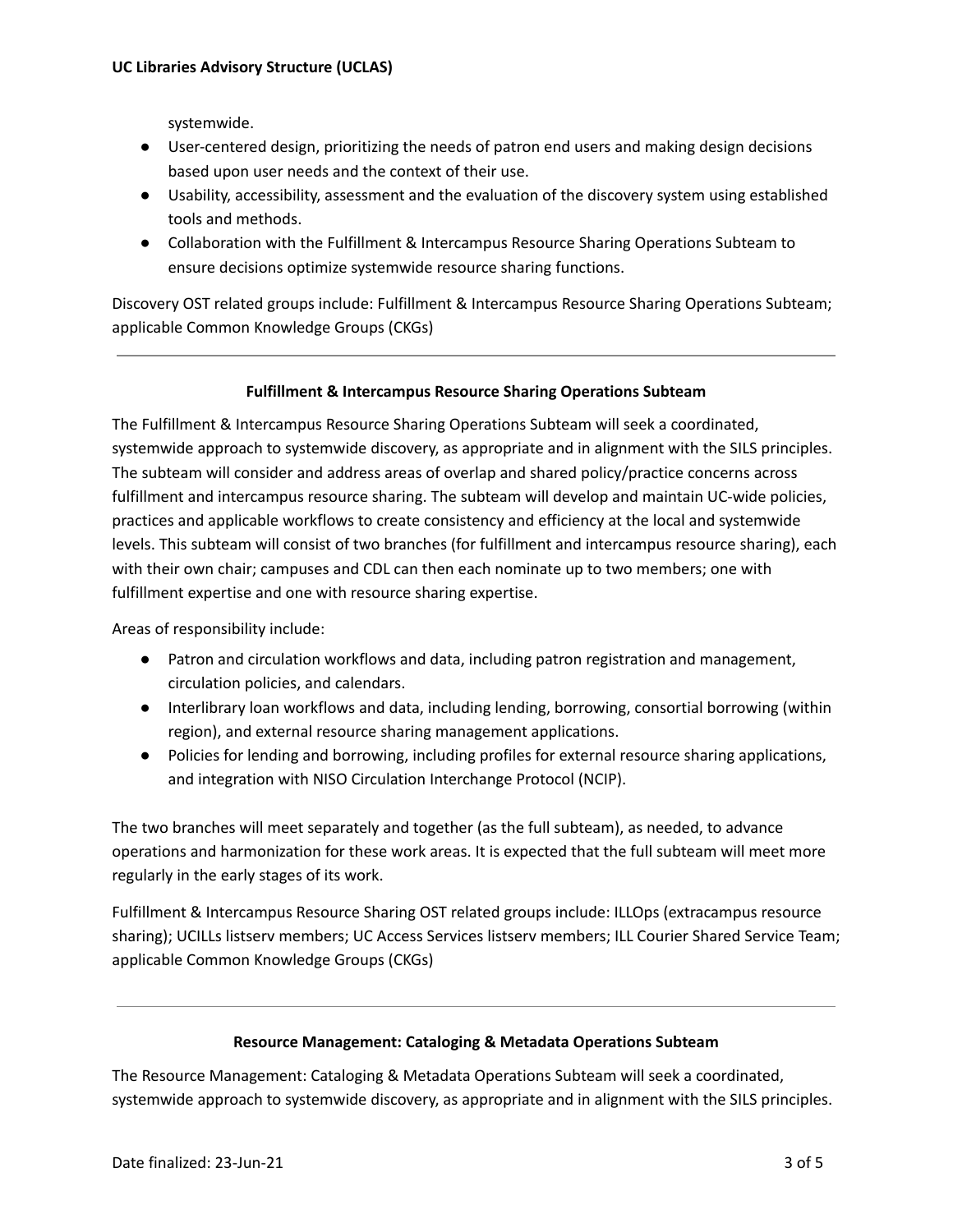The subteam will develop and maintain UC-wide policies, practices and workflows for cataloging and metadata, at the systemwide and local levels as applicable.

Areas of responsibility include:

- Cataloging and metadata functions, including: bibliographic data entry, original and copy cataloging, export/normalize/import functions, holdings and item data, database management, authority control, policies, and workflows.
- Linked data policies, practices and workflows.
- Authority control practices and options within the consortial environment.
- Examination of equity and inclusion as it relates to cataloging and metadata.

Resource Management OST related groups include: Shared Cataloging Program (SCP); Joint Steering Committee (JSC); Shared Print Strategy Team (SPST); applicable Common Knowledge Groups (CKGs)

#### **Reporting line**

The SILS Operations Subteams is charged by the SILS Leadership Group and reports directly to the SILS Operations Team, which will provide guidance and serve as the escalation path for subteams when they encounter a decision that exceeds the subteam's decision-making scope or when the subteam is unable to reach a required consensus despite good faith efforts.

## **Related groups**

The team will consult with, engage, share information and collaborate with other UC Libraries entities, including:

- SILS Operations Subteams (particularly to ensure clear communication channels are established within the SILS structure, peer subteams and theSILS Operations Center at CDL)
- Operations subteams, for cross-functional issues
- Common Knowledge Groups and shared service teams, when appropriate

#### **Time commitment and expectations**

The SILS Operations Subteams will meet regularly and members are expected to complete work outside of the meeting time. The total estimated commitment per member for systemwide activities will range from 3 hours per week (.075 FTE) to 5 hours per week (.125 FTE).

The initial subteam rosters will serve an 18-month term, at which point the SILS Leadership Group and Operations Team will have completed an assessment to determine if the operations subteams should transition to another membership model; moving forward, members will have staggered three-year terms.

SILS Operations Subteam chairs will hold ex officio membership on the SILS Operations All Chairs Team.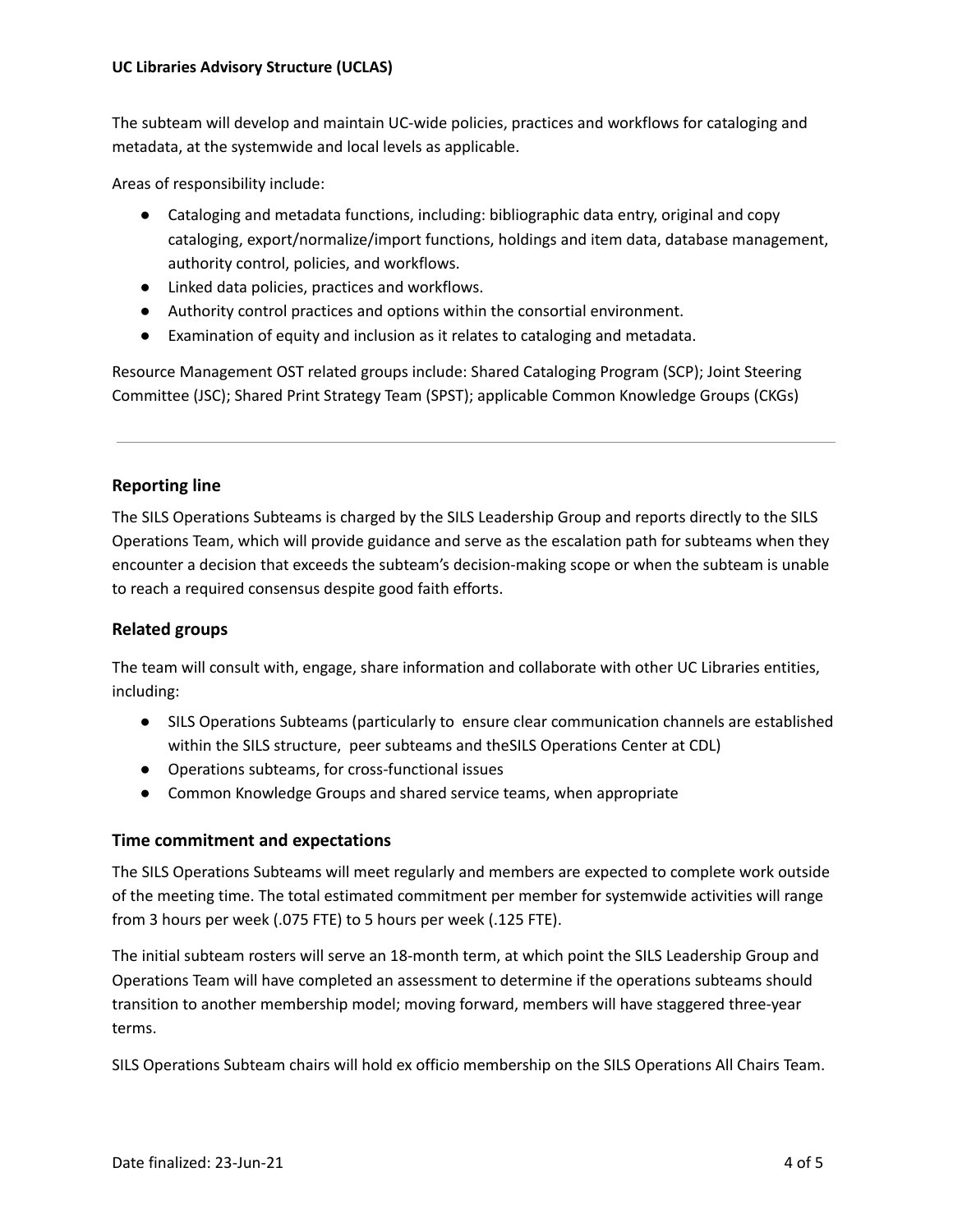## **Roster and required expertise/membership**

To start, the Operations Subteams are representative, with a member from each of the 10 campuses and CDL, except where indicated otherwise (e.g. in some instances, campuses can assign two members). Members are chosen by their expertise and role at their respective campus, where they are responsible for the applicable SILS functional areas. As noted, it is expected that some or all of the operations subteams will transition to a different membership model. When such a transition is made, this charge will be updated.

The subteam's chair and vice chair will be selected by the membership; this represents a two-year commitment (year 01 as vice chair, and year 02 as chair).

Roster:

- UC Berkeley
- UC Davis
- UC Irvine
- UCLA
- UC Merced
- UC Riverside
- UC San Diego
- UC San Francisco
- UC Santa Barbara
- UC Santa Cruz
- California Digital Library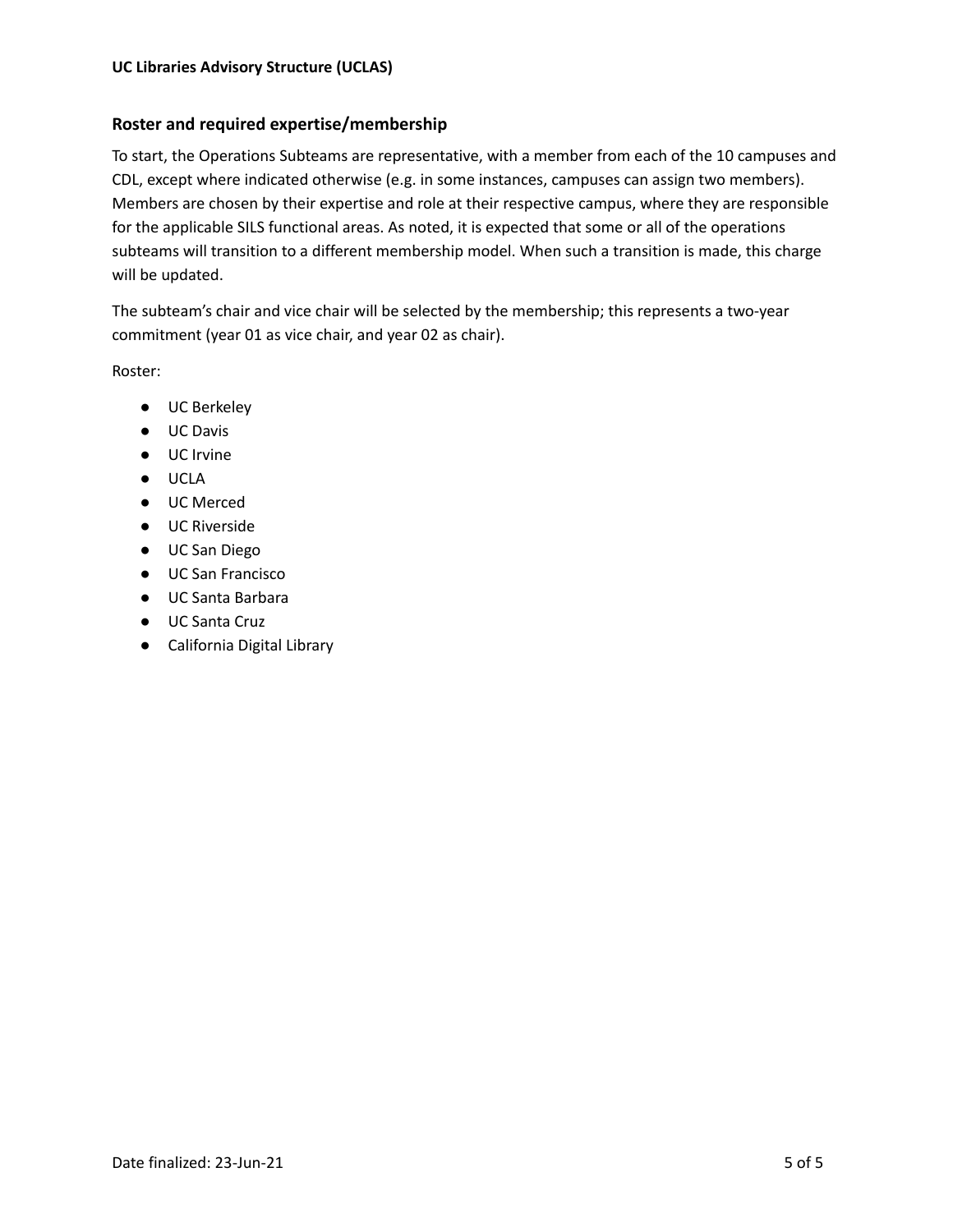## SILS Operations All Chairs: Charge

## **Introduction**

The SILS Operations All Chairs is an information-sharing and consultative group that is part of the UC Libraries Advisory Structure (UCLAS) Systemwide Integrated Library System (SILS) substructure; it functions primarily to bring together representatives (specifically, the chairs) from the various SILS operations teams to support cross-team dialog, relationship-building and issue resolution. While this is not a decision-making body, it is a critical organizational component in support of the decision-making that occurs within the Operations Team, Operations Subteams and potentially the Leadership Group.

#### **Charges and core responsibilities**

Operations All Chairs will foster and advance collaboration, information-sharing and consultation among the Operations Subteams, as well as between the Operations Subteams and the Operations Team. Together, the group members will establish a forum to:

- **Information sharing:** Ensure group members, as the chairs of the Operations Team and Operations Subteams, are informed about major areas of work and discussion occurring within the represented teams;
- **Consultation:** Facilitate "taking the temperature" (i.e. obtaining opinions and determining level of support or opposition on a topic or potential practice/policy) and support dialog; share "blocks" or challenges that individual teams might be facing, to support resolution brainstorming;
- **Bolster SILS communication/collaboration pathways:** Discuss topics and issues that may arise within and across the SILS operations teams, to brainstorm and determine pathways to resolution and/or to recommend escalation, as appropriate; recommendations will be directed to the Operations Team;
- **Advise:** Meet with and provide feedback to the Operations Team as needed, including on how decision items spanning multiple operations subteams might be handled.

Operations All Chairs meetings will also be used to establish a forum for engaging experts and teams from outside of the UCLAS SILS structure, such as shared service teams, to share knowledge and information, and to identify and discuss overlapping areas of concern and opportunity.

Members of the Operations All Chairs will represent the consensus of their respective teams, as well as the range of potential opinions that might exist on a given topic. Operations All Chairs members will report back to and consult with their respective teams as needed. The full Operations Team and Operations Subteams will help shape the topics discussed at the All Chairs meetings.

## **Reporting line**

The Operations All Chairs is a conduit through which to engage all operations teams. Accordingly, Operations All Chairs is not hierarchically "above" the SILS Operations Subteams, but rather a group that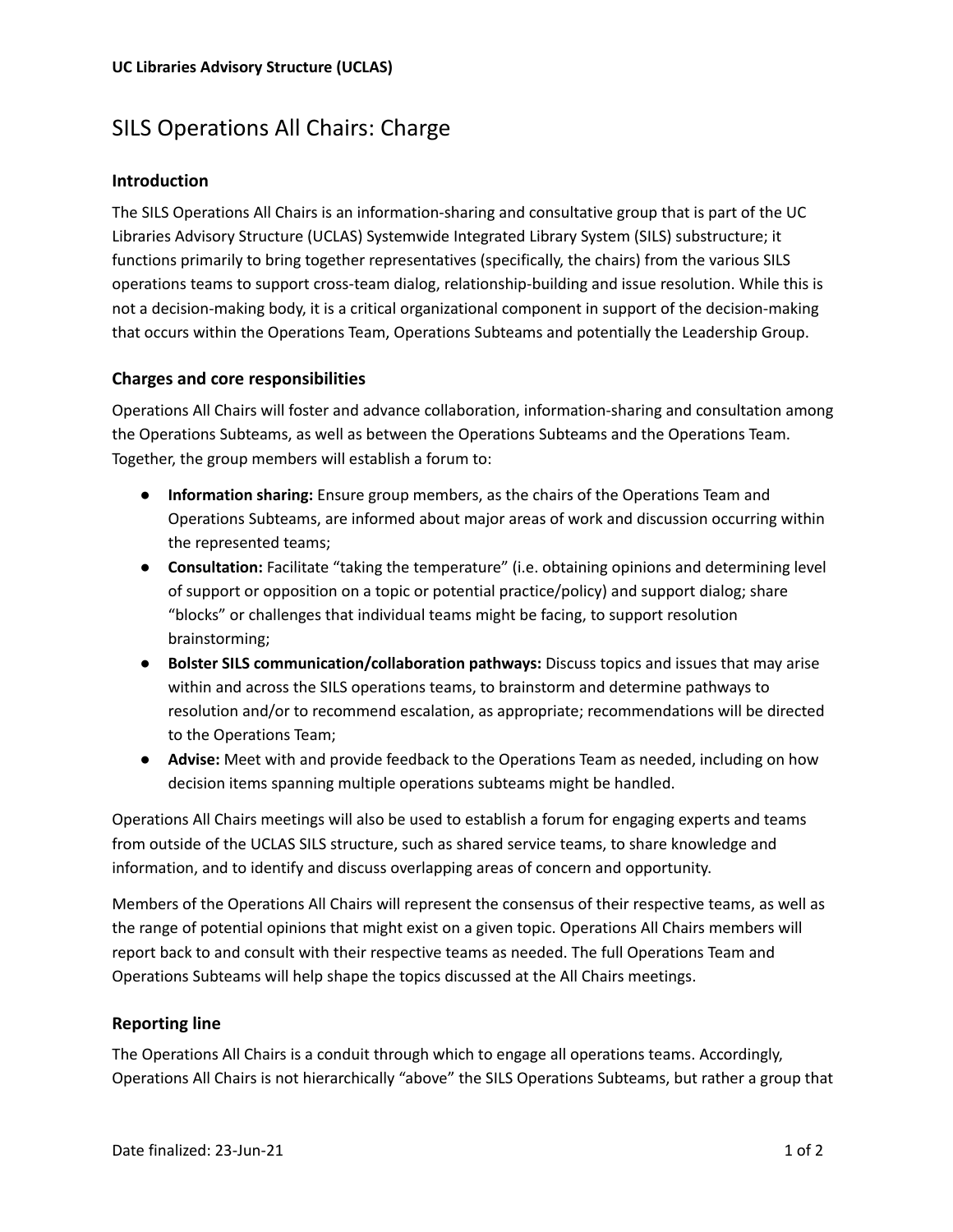supports a regularly organized forum. Should any issues arise within this group, they will be escalated to the Operations Team.

## **Related groups**

The group will share information, consult with and advise other UC Libraries entities, including:

- SILS Operations Team
- SILS Operations Subteams
- SILS Leadership Group
- Shared service teams

## **Time commitment and expectations**

The Operations All Chairs will hold monthly virtual meetings to carry out their charge, with additional ad-hoc meetings as needed. Standing meetings are expected to be 50 minutes in length, and will likely involve an additional 2-5 hours of work per month, outside of meetings.

#### **Roster and required expertise/membership**

The Operations All Chairs group is comprised of the following ex-officio members:

- Operations Team chair
- Acquisitions Operations Subteam chair
- eResources Operations Subteam chair
- Discovery Operations Subteam chair
- Fulfillment Operations Subteam chair
- Intercampus Resource Sharing Operations Subteam chair
- Cataloging and Metadata Operations Subteam chair
- SILS Operations Center at CDL representative

This group will be co-chaired by two members: the Operations Team chair will always serve as a co-chair; and one additional member, to be determined by the group, will serve as the other co-chair. The initial elected co-chairs will serve for an 18 month term; subsequent co-chairs will serve 12 month terms. Together, the co-chairs will plan and lead meetings.

Operations team/subteam vice chairs will act as alternates if their chairs are unable to attend an Operations All Chairs meeting; vice chairs are also included on listservs and other communication channels, to stay informed.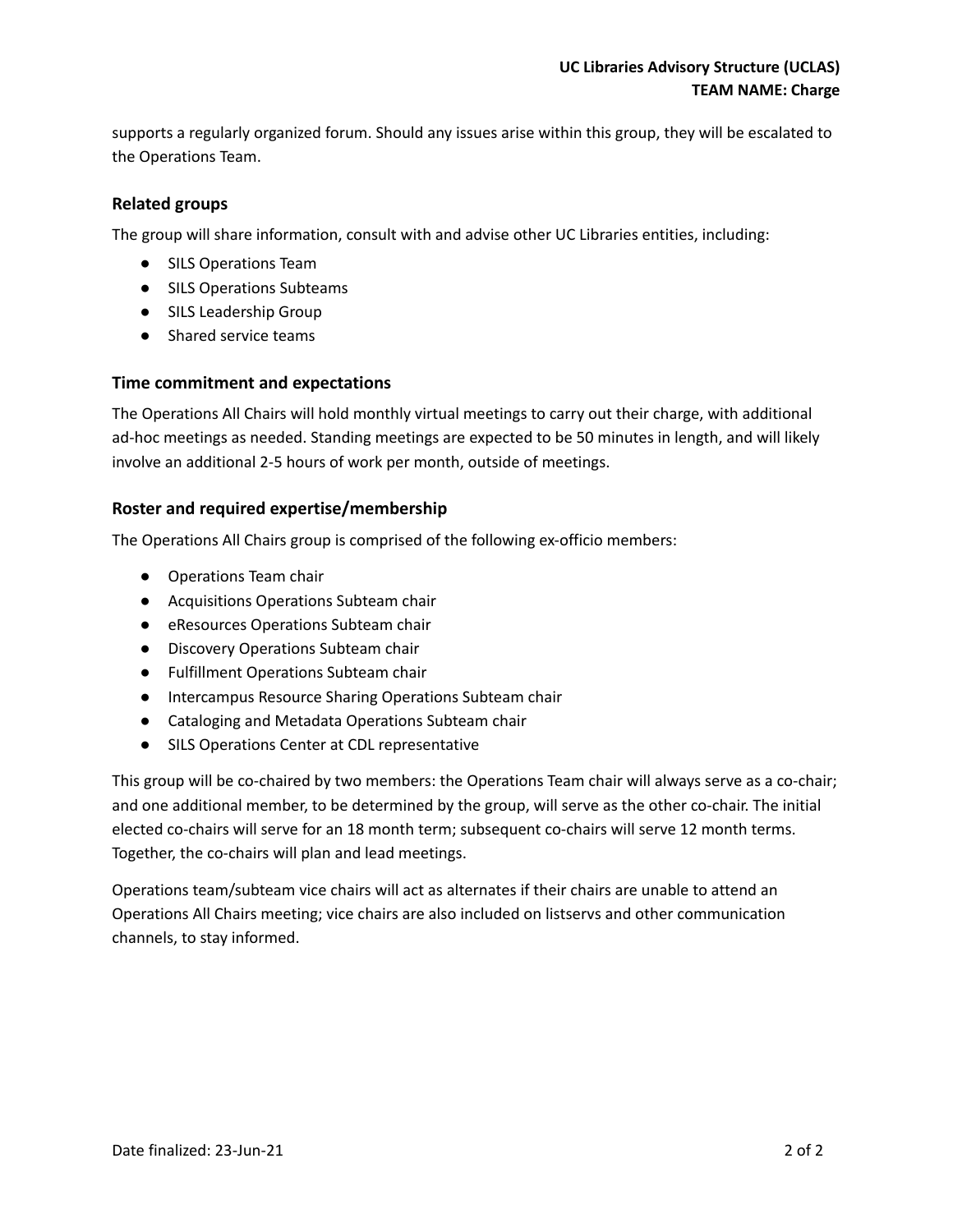# SILS Digital Collections Project Team: Charge

## **Introduction**

The SILS Digital Collections Project Team is a time-limited group focused on further expanding and improving discoverability of UC libraries digital collections within UC Library Search. This team is a continuation of the SILS Phase 4 Digital Collections Functional Group; accordingly, it will build on the functional group's phase 4 work (both pre- and post-go-live) to complete its deliverables.

## **Charge and core deliverables**

Responsible for optimizing the integration and findability of digital collections in the Primo VE discovery service ("UC Library Search"), the Digital Collections Project Team is charged to:

- Assess collection harvest performance at the network zone, resolving issues as needed and sharing best practices for institution zone harvesting;
- Assess and improve visibility of digital collections within UC Library Search, working in partnership with applicable operations subteams; this will include initial usage analyses, to understand the impact of UC Library Search discoverability for these collections;
- Update systemwide documentation, including network zone digital collection best practices, workflow and training documents;
- Suggest potential Primo SE enhancements to the SILS Operations Team, for inclusion in UC enhancement requests to Ex Libris;
- Collaborate and consult with SILS Operations Subteams as needed, including on metadata, access and discovery-related decisions.

It is expected that work on most if not all of these deliverables will at least begin during the final months of SILS phase 4. A high-level, summary report will be submitted at the end of this team's charge.

## **Reporting line**

The SILS Digital Collections Project Team will report to the SILS Operations Team, which will provide guidance and serve as the escalation path should the project team encounter a decision that exceeds it's decision-making scope or if the team is unable to reach agreement despite good faith efforts.

## **Related groups**

The team will consult with, engage, share information and collaborate with other UC Libraries entities, including:

- SILS Operations Team
- SILS Operations Subteams
- Common Knowledge Groups, as applicable
- Shared Service Teams, as applicable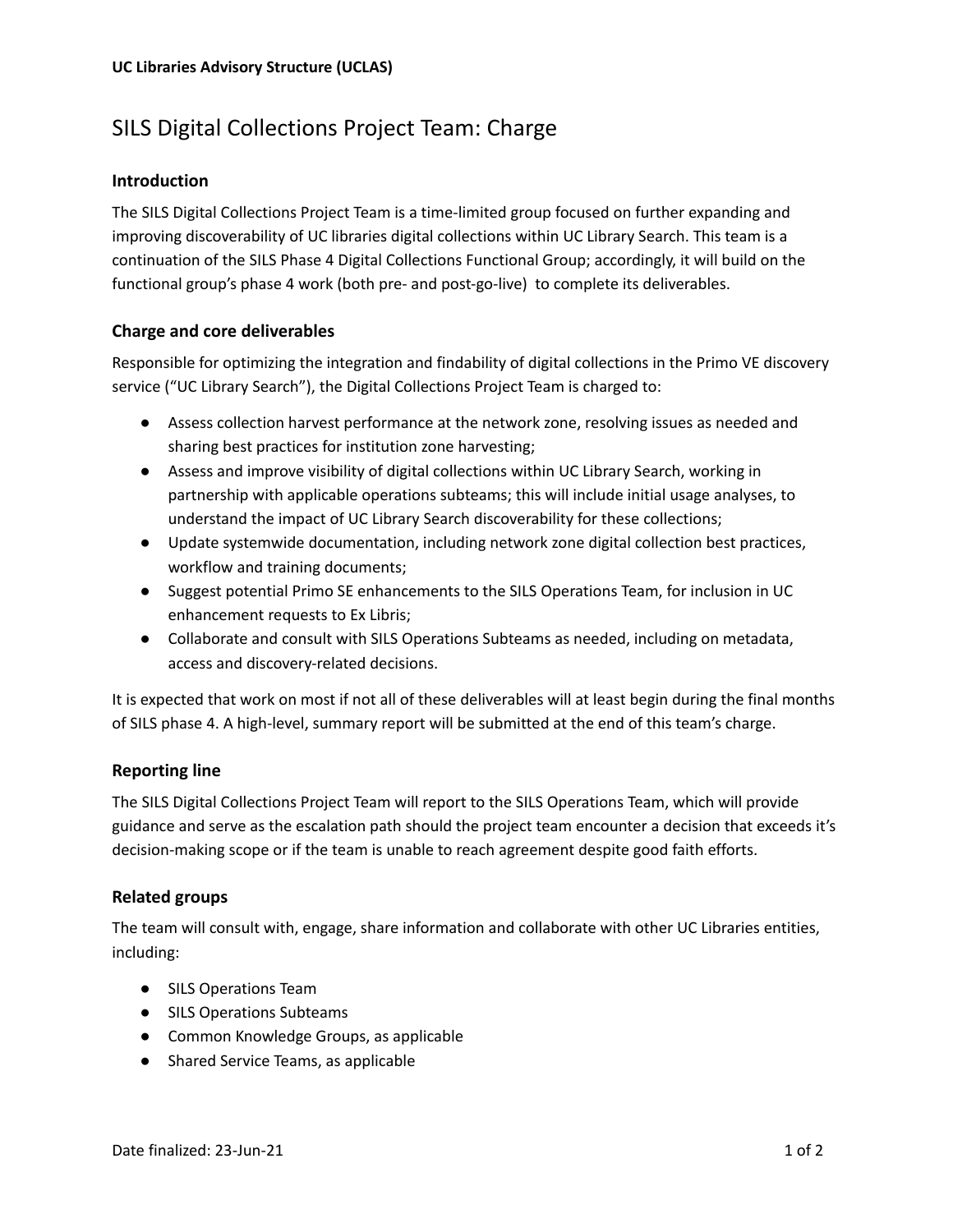## **Time commitment and expectations**

The Digital Collections Project Team is charged to carry out this work between January and June 30, 2022. The team will hold monthly or bi-monthly virtual meetings to carry out their charge, with additional ad-hoc meetings as needed. The total estimated commitment per member for systemwide activities will range from 3 hours per week (.075 FTE) to 5 hours per week (.125 FTE).

## **Roster and required expertise/membership**

The SILS Digital Collections Project Team is an expertise-based group, composed of approximately 5 campus members and a CDL member. Team members will be knowledgeable of the following work areas:

- UC Libraries digital repositories, content management platforms and content/collections;
- Creation and management of digital objects (e.g., images, texts, audio and video) and associated workflows;
- Descriptive, structural and administrative metadata standards and associated protocols, including those used to facilitate resource discovery and the execution of search queries.

The project team's chair will be selected by the membership.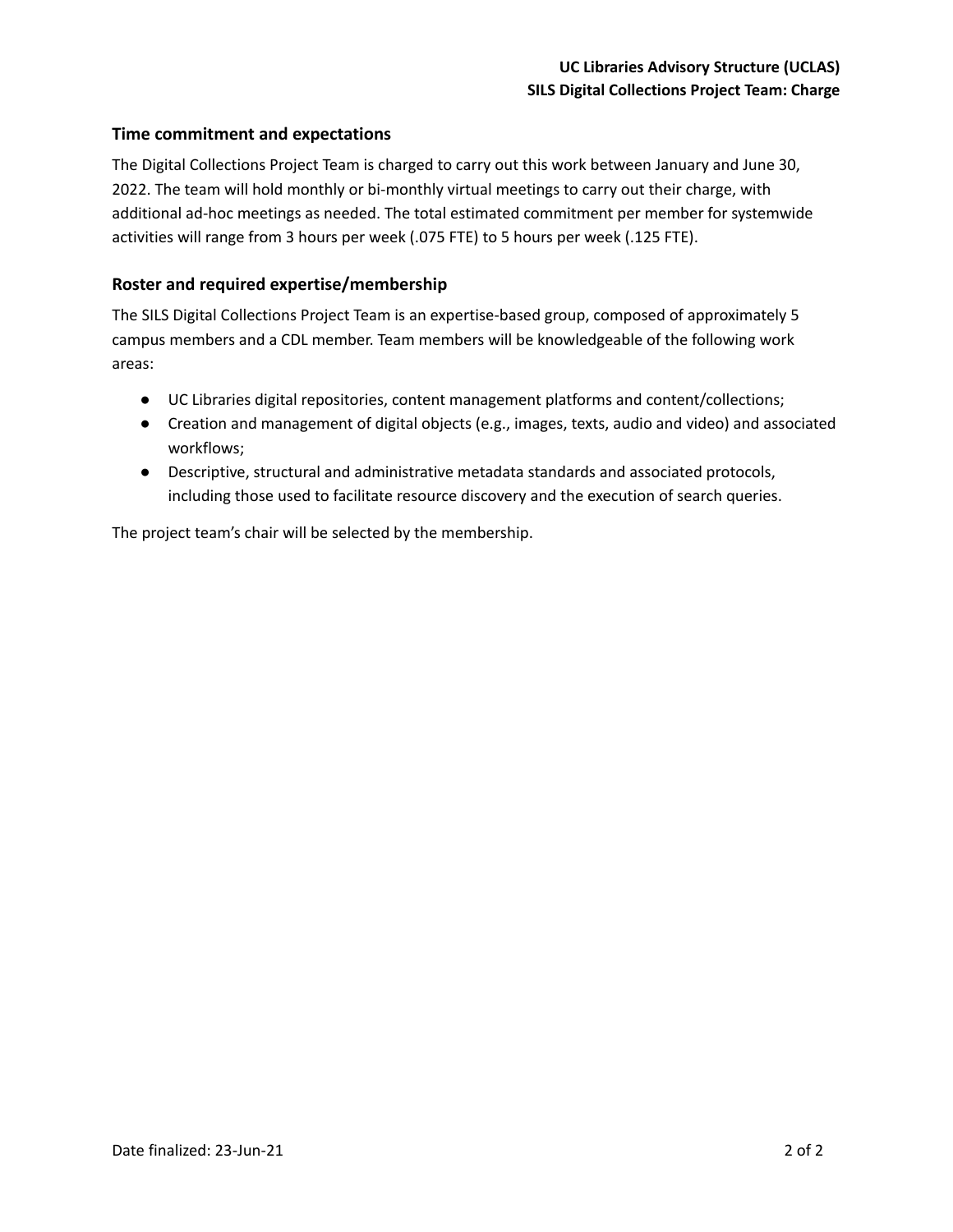## **UC Libraries Advisory Structure (UCLAS)**

## RLF Configuration Project Team: Charge

The RLFs hold a significant portion of the physical collections of the UC Libraries. Over 400 monographs and journal articles are delivered to patrons every day from the RLFs. Understanding how the fourteen million items in the RLF collection should best be managed in the Systemwide ILS (SILS) will need to be determined shortly after implementation, in 2022.

To investigate the best way to configure RLF materials in the SILS, an RLF Configuration Project Team (RCPT) will carry out an analysis and make recommendations to the SILS Operations Team.

#### **Charge**

The RCPT will:

- 1. Broadly investigate how RLF collection records could be managed in the SILS environment:
	- a. Keeping in mind these three possible approaches:
		- i. Bibs, HLDG and item records are managed in the host campus Institution Zone (IZ)
		- ii. Bib, HLDG and item records are managed in an RLF-only IZ
		- iii. Bib, HLDG and item records are managed in the IZ of the original depositing library
	- b. And keeping in mind key elements of RLF context:
		- i. Single copy policy
		- ii. Persistence Policy
		- iii. New inventory management system (implemented spring 2020)
- 2. Incorporate information from the informal interviews that were conducted with like consortia (using Alma and an off site facility with deposits from multiple members that circulate to all members)
- 3. Create a series of questions for campuses re: their expectations for RLF functionality in a SILS in areas including statistics, discovery, holdings maintenance, ease of duplicate checking, resource sharing, etc
- 4. In consultation with stakeholders, understand work required to support the different approaches
- 5. Guided by interview results, timelines and survey results, and informed by overall SILS implementation discussions, issue a recommendation for RLF configuration which may be phased.
- 6. Make a recommendation to the SILS Operations Team regarding how to manage campus records that duplicate RLF records
- 7. Working in coordination with SILS operations teams to avoid redundant effort, determine any other RLF-related issues that need to be discussed and determined related to RLF records in a SILS environment, including but not limited to:
	- a. Holdings statements consolidation
	- b. Who is responsible for low level records? Or general record upgrading?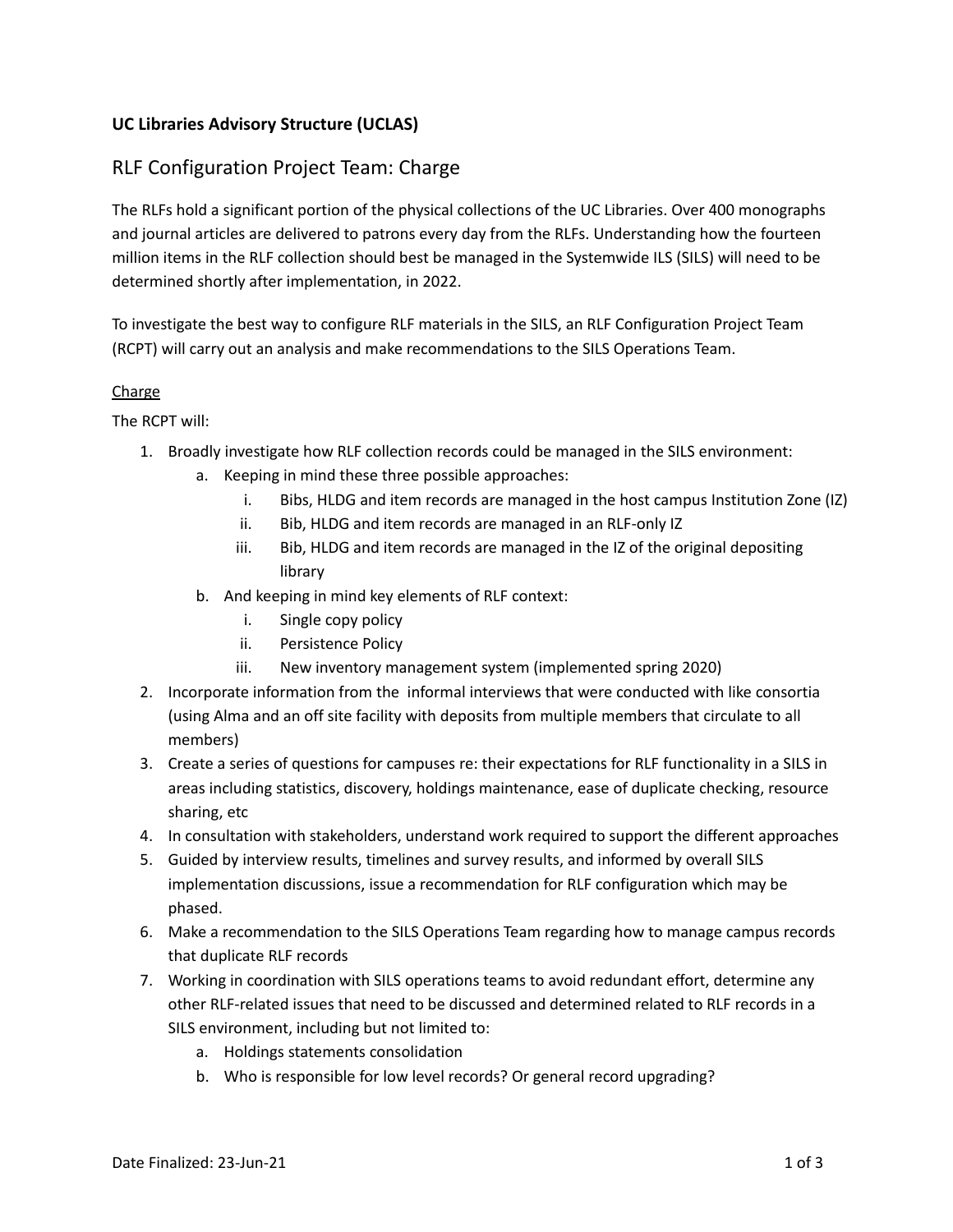- c. What decisions need to be made now to support a more efficient and streamlined RLF implementation?
- d. Statistics

### **Deliverable**

● Final report and recommendations to be completed by fall 2022 and submitted to the SILS Operations Team; additional review and endorsement will be required from SILS Leadership Group, DOC, CoUL and SLFB, in that order.

#### Functional expertise needed for members

- RLF management
- Cataloging
- Access Services
- Information Technology
- Operations
- Public Services perspective
- Shared Print/Shared Print Collection Management Strategies

#### Other membership considerations

- Multiple staff from Alma campuses
- Depositors from non -host campuses
- Northern and Southern coverage

#### Members

- Cathy Martyniak (Co-Chair, SRLF, RLF management)
- Lynne Grigsby (Co-Chair, UCB, IT functionality)
- Sarah Koller (Davis, Operations, Alma)
- Linda Michelle Weinberger (Irvine, ILL/Fulfillment, Alma)
- Anna Striker (CDL, Shared Print)
- Hermine Vermeij (UCLA, Cataloging)
- David Eifler (UCB, Public Services and Curator)

## Timeline and commitment

- This work initially commenced in January 2020; this specific charge will begin in January 2022, with the commencement of the UCLAS-integrated SILS governance and operations structure
- Complete work by the end of fall 2022
- Bi-weekly meetings
- Average weekly time commitment of 2 to 3 hours for members (more for co-chairs)

#### Reporting line and communication

● Reports to the SILS Operations Team